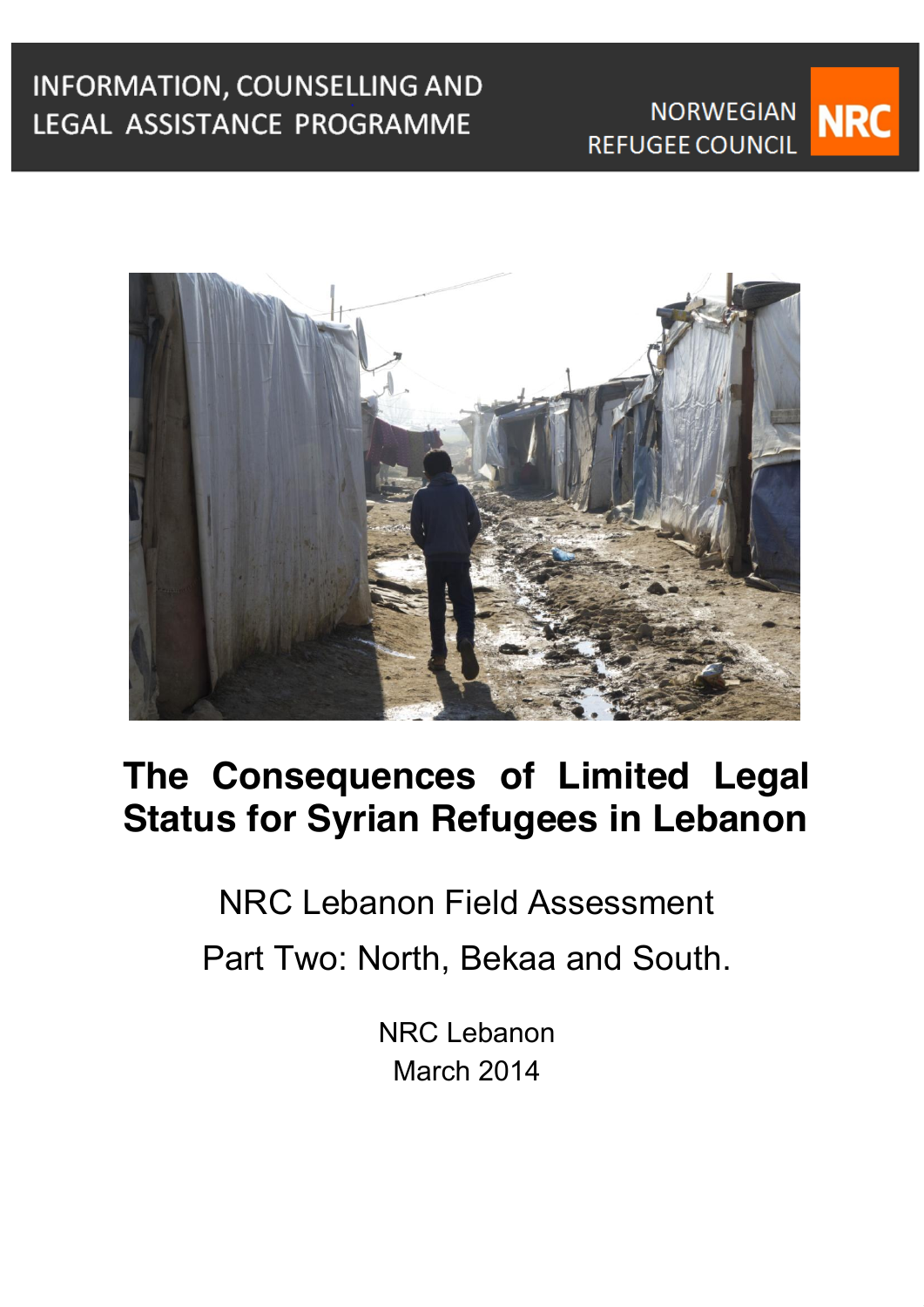## **The Consequences of Limited Legal Status for Syrian Refugees in Lebanon**

## **NRC Lebanon Field Assessment ± North, Bekaa, South**

Researched and written by the Information, Counselling and Legal Assistance programme, NRC Lebanon, March 2014.

**FUROPEAN COMMISSION** 



Humanitarian Aid and Civil Protection





This document has been produced with the financial assistance of the **European Commission's Humanitarian Aid Department and the Norwegian Ministry of Foreign Affairs.** The contents of the document are the sole responsibility of the **Norwegian Refugee Council** and can under no circumstances be regarded as reflecting the position of either the European Commission's Humanitarian Department or the Norwegian Ministry of Foreign Affairs.

## **Acknowledgements**

NRC thanks each person who participated in the assessment and production of this report, especially all the refugees who agreed to share such important information about their lives in Lebanon. NRC is grateful for all the support from the humanitarian community who gave their time to contribute, provide valuable information and share their experiences, and especially to UNHCR and the Protection Coordinator who contributed to strengthening the quality of this report.

**Cover photograph:** NRC/Ingrid Prestetun. Picture of an Informal Settlement in Central Bekaa, Lebanon.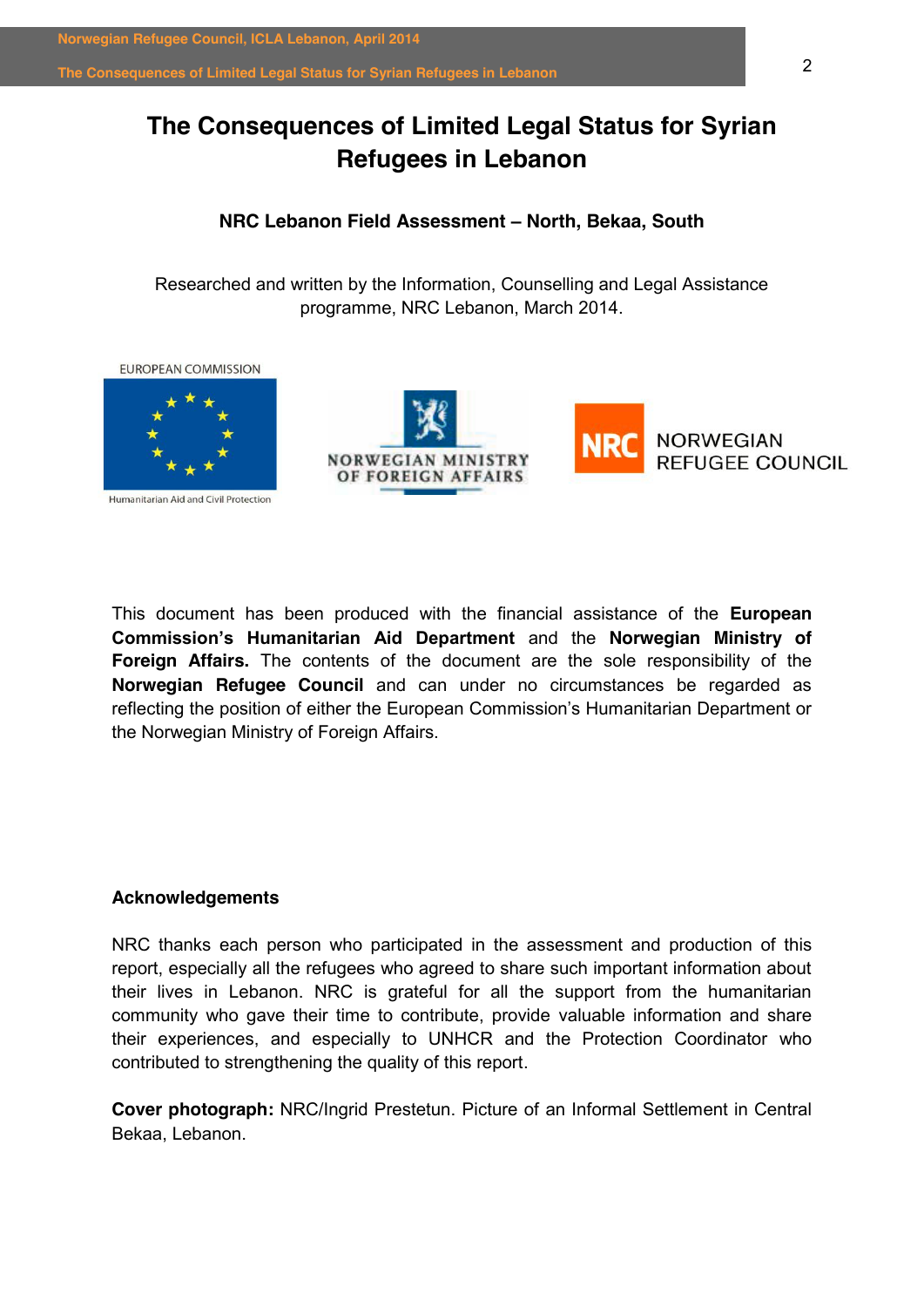## **Norwegian Refugee Council (NRC)**

The Norwegian Refugee Council (NRC) is an independent, international, humanitarian non-governmental organisation which provides assistance, protection and contributes to durable solutions for refugees and internally displaced people worldwide.

## **NRC Lebanon**

NRC has been working in Lebanon since 2006, and has grown significantly since the start of the Syrian crisis. Through its core activities of Shelter, ICLA and Education, NRC provides humanitarian assistance and protection to refugees from Syria, host communities, as well as to the Palestinian and Iraqi refugees already living in the country.

**Information, Counselling and Legal Assistance (ICLA) programme, Lebanon**  In March 2012, NRC commenced its ICLA programme in Lebanon to provide information, counselling and legal assistance to refugees and displaced persons in Lebanon. Currently, ICLA has two main areas of work: (1) the Palestinian refugee

response; and (2) the Syrian response.

ICLA activities throughout Lebanon include awareness-raising, legal information, legal counselling, referrals to other service providers, training, legal research and strengthening the provision of legal aid by working with lawyers, jurists and law students.

## **For more information, please contact:**

NRC Lebanon ICLA Programme Manager, Dalia Aranki Email: dalia.aranki@nrc.no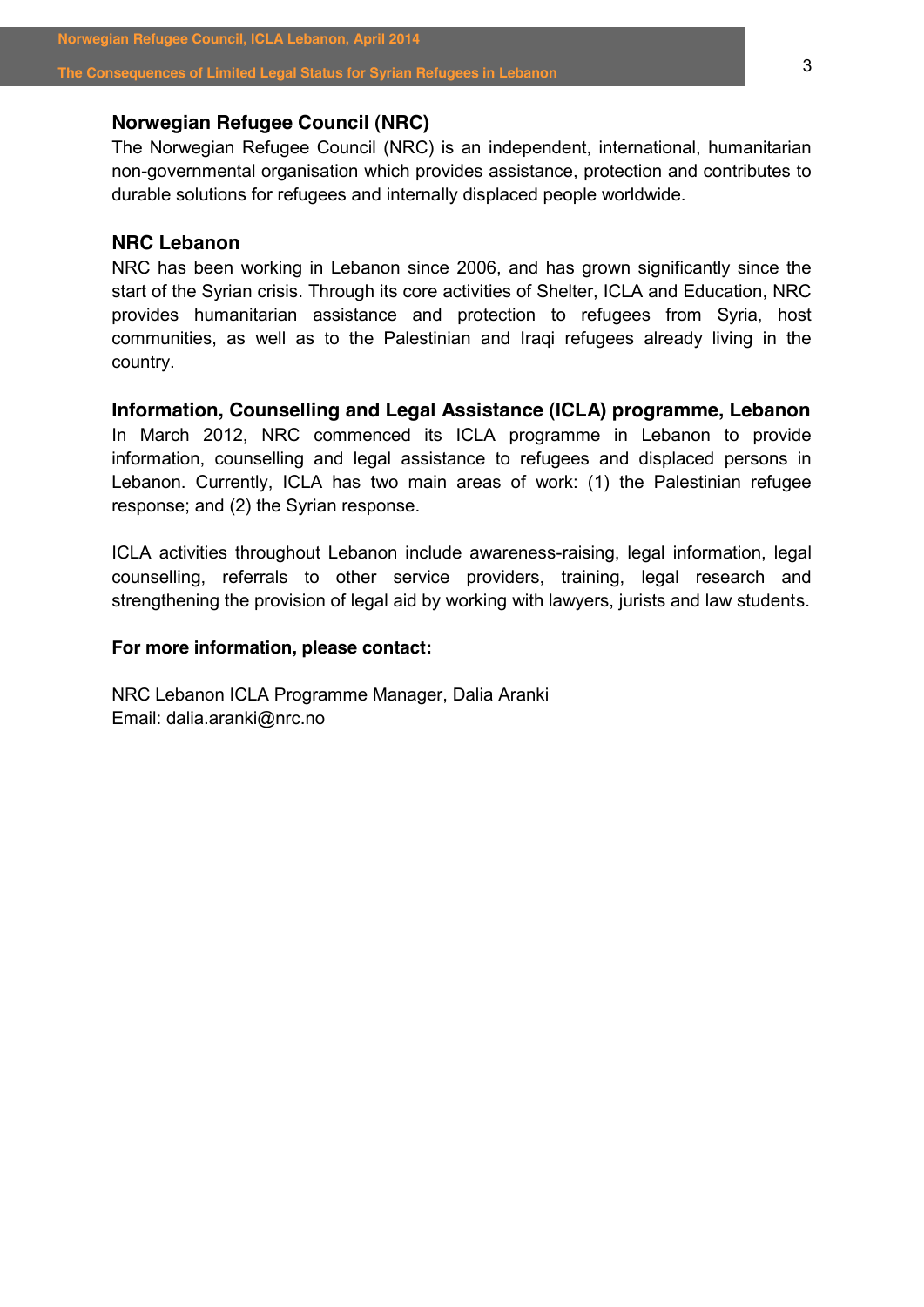| Norwegian Refugee Council, ICLA Lebanon, April 2014<br>The Consequences of Limited Legal Status for Syrian Refugees in Lebanon                                                          | 4              |
|-----------------------------------------------------------------------------------------------------------------------------------------------------------------------------------------|----------------|
| <b>Contents</b>                                                                                                                                                                         |                |
| <b>Executive Summary</b><br>1.                                                                                                                                                          | 5              |
| <b>Key Findings</b><br>А.                                                                                                                                                               | 5              |
| Limited Legal Status in Lebanon<br>İ.                                                                                                                                                   | 5              |
| <b>Consequences of Limited Legal Status</b><br>ii.<br><b>Recommendations</b><br>2.                                                                                                      | 6<br>6         |
| To the Government of Lebanon<br>А.                                                                                                                                                      | 7              |
| В.<br>To Local Authorities and Other Local Actors (including Mukhtars)                                                                                                                  | 7              |
| C.<br>International Donors to Lebanon                                                                                                                                                   | 8              |
| D.<br>To Humanitarian Actors, including UNHCR                                                                                                                                           | 8              |
| <b>Methodology of the Assessment</b><br>3.                                                                                                                                              | 9              |
| Research Methods, Target Group and Scope<br>А.                                                                                                                                          | 9              |
| В.<br>Limitations                                                                                                                                                                       | 11             |
| <b>Legal Status of Syrian Refugees</b><br>4.                                                                                                                                            | 11             |
| Renewal of legal stay documentation<br>А.<br><b>Legal Stay Renewal Fees for Syrian Refugees</b><br>5.<br>Challenges faced by Syrian Refugees with Limited Legal Status in Lebanon<br>6. | 12<br>13<br>14 |
| Restrictions on Freedom of Movement<br>А.                                                                                                                                               | 15             |
| Fear of crossing official checkpoints<br>i.                                                                                                                                             | 15             |
| Fear of kidnapping and fear of violent attack<br>ii.                                                                                                                                    | 16             |
| Incidents at checkpoints<br>III.                                                                                                                                                        | 16             |
| В.<br>Legal Challenges                                                                                                                                                                  | 17             |
| C.<br><b>Challenges Accessing Assistance and Services</b>                                                                                                                               | 18             |
| Access to healthcare services<br>L.                                                                                                                                                     | 18             |
| Challenges links to non-food items and food assistance<br>ii.<br>Access to education<br>iii.                                                                                            | 19<br>19       |
| Access to UNHCR registration<br>iv.                                                                                                                                                     | 20             |
| Exposure to abuse and exploitation<br>D.                                                                                                                                                | 20             |
| E.<br>Coping mechanisms                                                                                                                                                                 | 21             |
| <b>Conclusion</b><br>7.                                                                                                                                                                 | 22             |
|                                                                                                                                                                                         |                |
| Annex: Brochure on the Legal Status of Syrian Refugees                                                                                                                                  | 24             |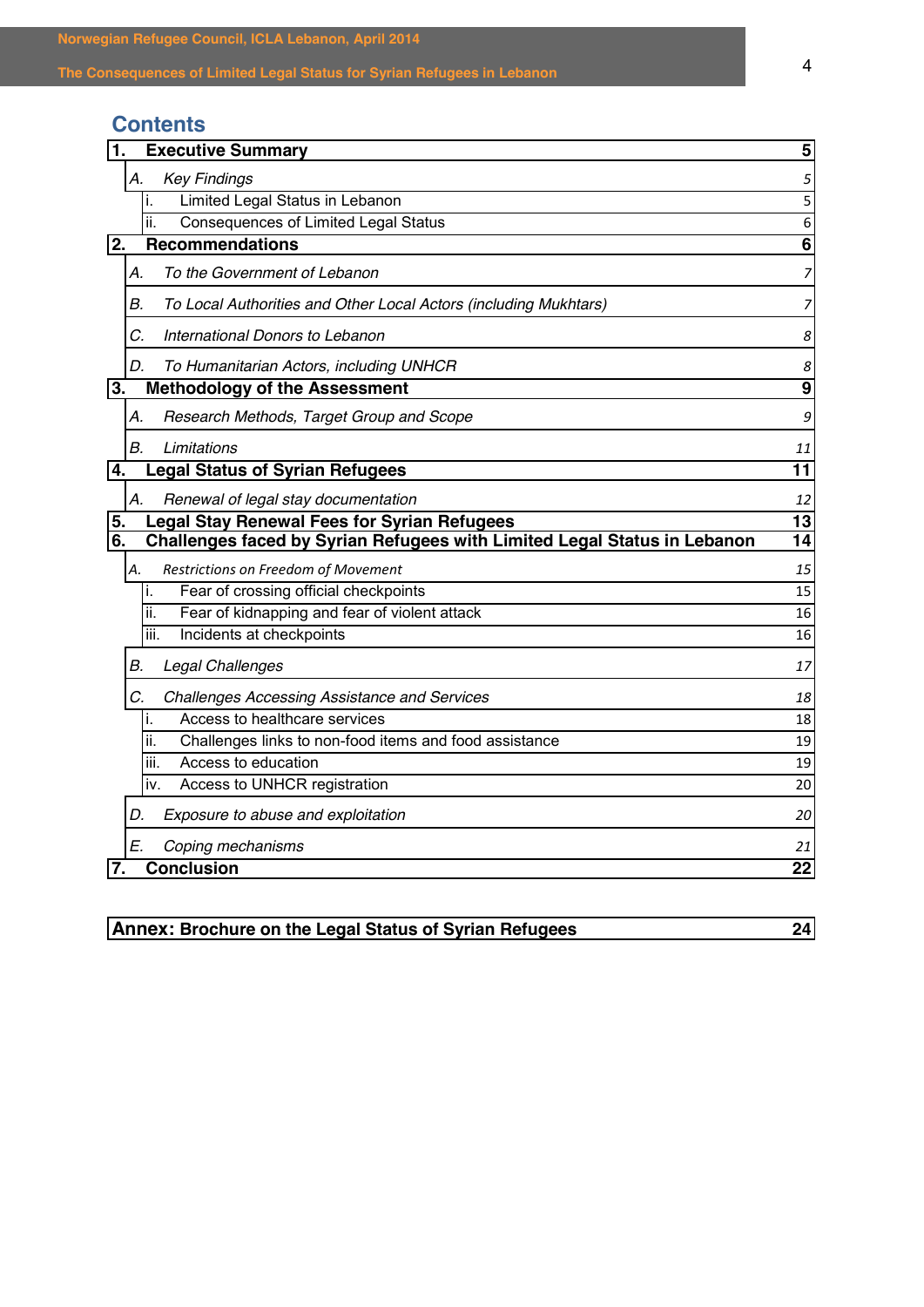## <span id="page-4-0"></span>**1. Executive Summary**

According to Lebanese national law, without the required entry or stay documentation to be in Lebanon, refugees from Syria are considered to be 'illegally'<sup>1</sup> present, giving them limited legal status in Lebanon. Having such limited legal status in Lebanon often has negative consequences on their ability to access their rights to protection and assistance during their displacement.

In December 2013, NRC launched a report entitled 'The Consequences of Limited Legal *Status for Syrian Refugees in Lebanon: NRC Field Assessment in Aarsal and Wadi*  **Khaled'** (Part One)<sup>2</sup> based on the findings of an assessment that NRC conducted between June and November 2013. While Part One focused on two specific locations with high numbers of refugees with limited legal status: Wadi Khaled and Aarsal, it was deemed important to conduct a second assessment (Part Two) in order to identify and better understand the situation for refugees from Syria with limited legal status in other parts of Lebanon. Part Two was conducted in the additional following locations: the North, the Bekaa, and the South. The new locations also feature sizeable populations of refugees from Syria and are within NRC's areas of operations. The presentation of these findings aims to provide a broader geographical overview and a more comprehensive understanding of key challenges faced by refugees with limited legal status in Lebanon, and offers insights into some differences encountered in the various locations.

Throughout 2014, NRC will continue to monitor the challenges that refugees from Syria with limited legal status face, in order to better understand their evolving situation and to seek ways to strengthen their access to protection and assistance. It is recommended that this report (Part Two) is read in conjunction with Part One.

## <span id="page-4-1"></span>**A. Key Findings**

## <span id="page-4-2"></span>**i. Limited Legal Status in Lebanon**

Over half of the 1,256 Syrian refugees interviewed are in a situation of limited legal status. Almost one third of those interviewed by NRC stated that they could not renew their residency visa<sup>3</sup>, and in 85% of these cases it was due to the high cost. A minority (11%) reported that in order to renew their expired legal stay documentation (or residency visa), without having to pay the annual renewal fee of USD200, they had returned to Syria and then re-entered into Lebanon, taking dangerous security risks.

 $1$  Throughout the report any term related to 'legality' refers to the position under Lebanese law and not necessarily international Iaw. Under Lebanese legislation, the term used is 'illegal'.

<sup>&#</sup>x27;The Consequences of Limited Legal Status for Syrian Refugees in Lebanon: NRC Field Assessment in Aarsal and Wadi Khaled', NRC Lebanon, December 2013. Weblink: <https://www.nrc.no/?did=9687067>

<sup>&</sup>lt;sup>3</sup>'Simat Alikamah' in Arabic.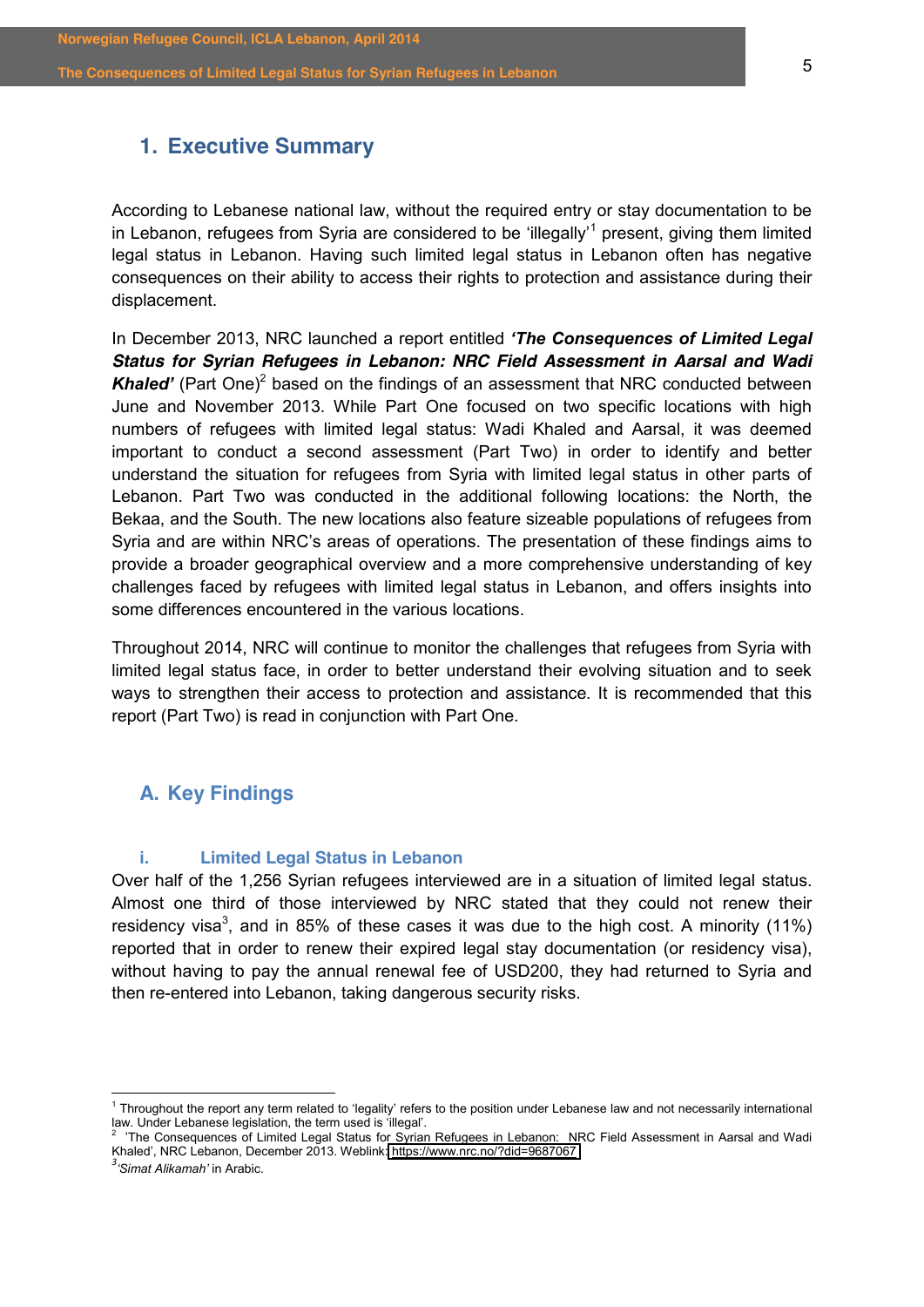Almost a third of those interviewed, reported that even though they did have identity documentation when fleeing from Syria, due to security considerations, they had not entered Lebanon through an official border crossing.

## **ii. Consequences of Limited Legal Status**

<span id="page-5-0"></span>More than 73% of all (1,256) refugees interviewed reported that freedom of movement was the main challenge that refugees with limited legal status face and, as a result, they did not move out of the area where they lived. Fear of crossing checkpoints was prevalent, especially in locations where there has been an increase in *ad hoc* official checkpoints, such as in Tyre and Tripoli. Another key challenge reported due to the lack of movement for refugees with limited legal status was access to services, particularly healthcare.



**Figure 1: Main challenges for refugees with limited legal status: the percentage of 218 individually interviewed refugees with limited legal status (39 in the Bekaa, 175 in the North and 4 in the South). See section 6A.** 

## <span id="page-5-1"></span>**2. Recommendations**

The following recommendations are informed by a combination of the findings of this assessment and NRC's previous assessment (Part One)<sup>4</sup> on the same issue, NRC's ongoing field experiences as well as the on the ground experience and analysis of other operational humanitarian protection actors.

<sup>&</sup>lt;sup>4</sup> The Consequences of Limited Legal Status for Syrian Refugees in Lebanon', NRC Field assessment Aarsal and Wadi Khaled, NRC Lebanon, December 2013. Weblink[: https://www.nrc.no/?did=9687067](https://www.nrc.no/?did=9687067)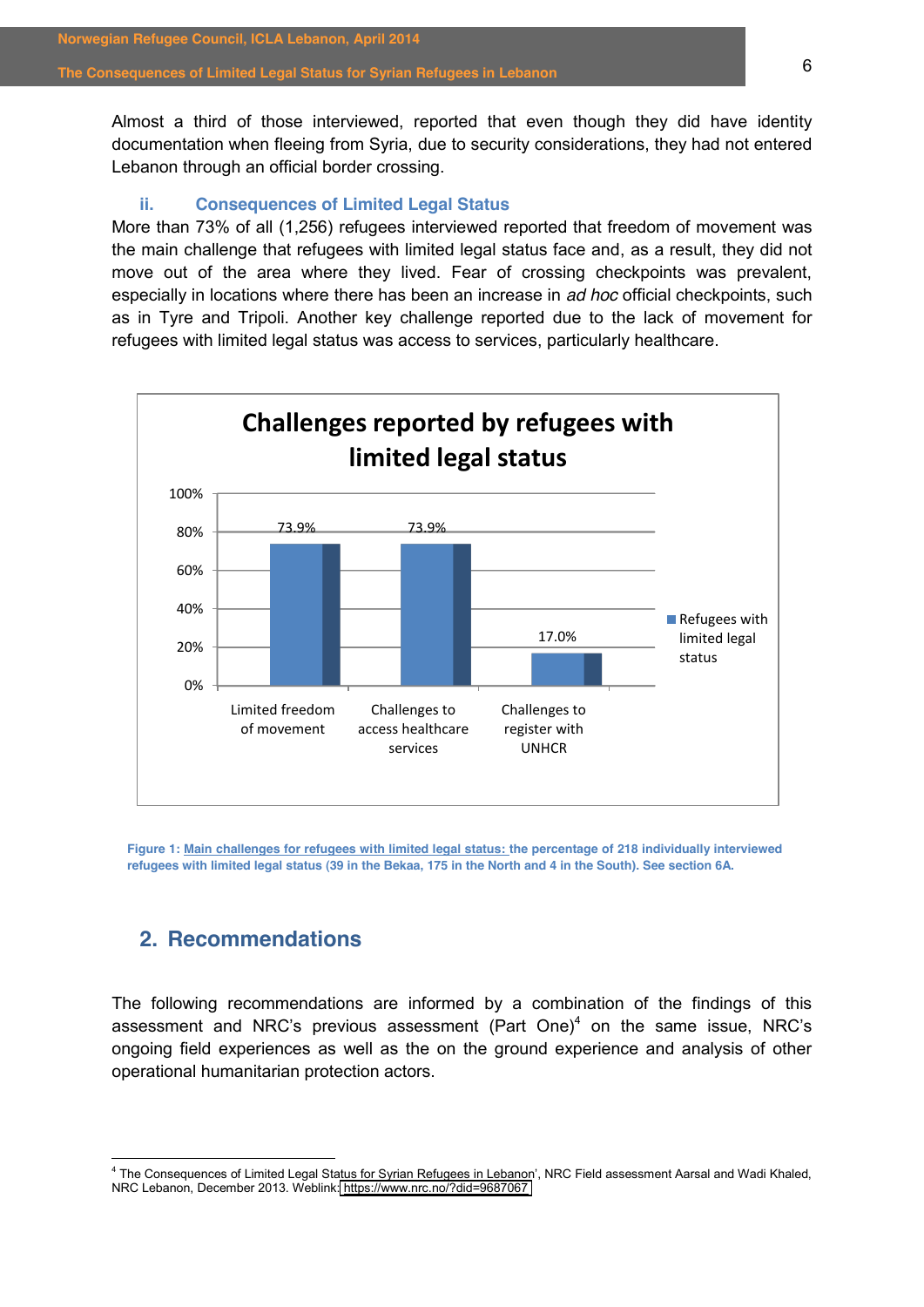## <span id="page-6-0"></span>**A. To the Government of Lebanon**

The Lebanese Government should develop a **comprehensive refugee policy grounded in refugee rights** and **clear and appropriate administrative procedures for refugees from Syria in Lebanon**. While some positive steps have been taken towards extending legal stay for Syrians in Lebanon, the General Security Office in particular could issue a circular regarding the specific situation of refugees from Syria. Refugees in Lebanon should not be considered as illegally present or irregular migrants. More specifically:

- A clear procedure is needed so refugees who have entered through unofficial border crossings can regularise<sup>5</sup> their stay through accessing the Lebanese authorities. Currently, these refugees can apply for a petition of mercy (*Talab Istirham* in Arabic) to legalise their stay, but the petition is not regulated by law and is subject to the discretion of the General Security Office.
- The fee for regularisation of stay for such refugees from Syria should be waived. Currently, if the petition of mercy is approved, each refugee has to pay a fine of LBP950,000 or USD633 per person, aged 15 years' old and above.
- The annual fee for the renewal of stay for refugees from Syria should be waived. Currently, the fee is LBP300,000 or USD200 per person, aged 15 years' old and above.
- The UNHCR registration document $6$  should be regarded as valid documentation to provide proof of legal stay and proof of identity in Lebanon for refugees from Syria.
- More flexibility is needed in accepting alternative documentation from refugees who may not have a Syrian ID card or a Syrian passport, such as the UNHCR registration document or Lebanese municipality-issued documents, in order for their stay in Lebanon to be considered 'legal' under Lebanese law and in order for them to register the births of their children in Lebanon, as well as marriages.

## <span id="page-6-1"></span>**B. To Local Authorities and Other Local Actors (including Mukhtars)**

Until the above regulations and procedures are in place, local Lebanese authorities and other relevant local actors should recognise - and have more flexibility on - the documents provided by refugees from Syria in order for them to be able to access all necessary basic  $s$ ervices<sup>7</sup> and move freely. More specifically:

- The UNHCR registration document should be considered as proof of identity in order to cross checkpoints and approach the police if necessary.
- Local health service providers and hospitals should waive the need for legal stay documentation from refugees. They should accept the UNHCR registration document to issue birth notification documents $8$ .

 $<sup>5</sup>$  Obtain a valid residency visa.<br> $<sup>6</sup>$  The UNHCR registration document is issued regardless of the possession of proof of legal stay.</sup></sup>

<sup>&</sup>lt;sup>7</sup> Some basic services in some areas can be accessed without requiring a valid residency visa. <sup>8</sup> While this system is supposed to be in place, the assessment found that in practice, many health service providers are st asking for legal stay or ID documentation from refugees.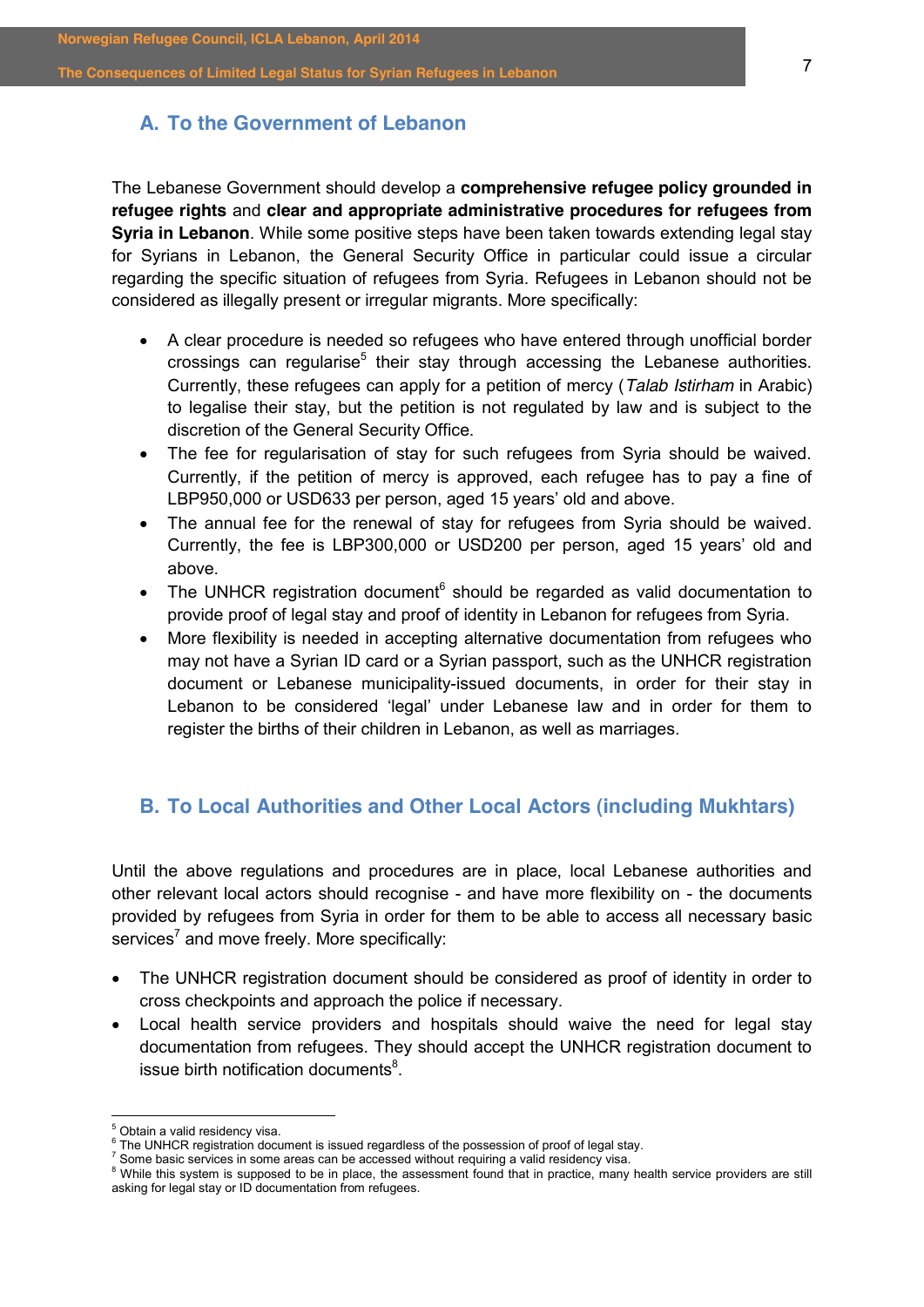## <span id="page-7-0"></span>**C. International Donors to Lebanon**

International donors should **advocate** to the Lebanese government and **provide adequate capacity** support so that:

- The Government of Lebanon establishes a **comprehensive refugee policy grounded in refugee rights** to uphold the rights of all refugees, including those with limited legal status. Refugees in Lebanon should not be considered as illegal or irregular migrants.
- x The Government of Lebanon establishes clear and **appropriate administrative procedures** which uphold the rights of all refugees in Lebanon.
- A system is established so that refugees from Syria should not have to regularise their stay in Lebanon as though they are illegal or irregular migrants.

## <span id="page-7-1"></span>**D. To Humanitarian Actors, including UNHCR**

Humanitarian actors should support the Lebanese authorities to establish a **comprehensive refugee policy grounded in refugee rights** and **appropriate administrative procedures**  for refugees (including Palestinian refugees from Syria<sup>9</sup>). This should ensure that refugees with limited legal status can enjoy the following rights: freedom of movement, access to justice and access to all necessary services which enable refugees to meet their basic needs and rights.

Practically, this should prioritise the **acceptance of alternative documentation** as proof of legal stay and identification by the Lebanese authorities, such as the UNHCR registration document.

Together with other humanitarian actors, UNHCR should strengthen its **monitoring and analysis** on specific priority issues affecting refugee rights. This can also be done through consistent protection monitoring. The priorities should be:

- Data collection and trend analysis on violations of refugee rights at checkpoints. This should be used for advocacy with the Government of Lebanon on refugee movement restrictions. Part of the humanitarian protection response could be to increase humanitarian presence at the most problematic checkpoints with the aim of deterring violations against refugees.
- Data collection and trend analysis on refugee registration rates (identifying the reasons why some refugees are not trying to register with UNHCR), arrest and detention (duration and reasons) and any type of deportation measures. Recently initiated and ongoing protection monitoring efforts on these topics should continue, be harmonised amongst all protection actors and be strengthened.
- Systematised feedback, including through the Protection Working Group (at national and field levels), to the humanitarian community and especially protection sector actors on

<sup>&</sup>lt;sup>9</sup> Although documenting the consequences of limited legal status for Palestinian refugees from Syria (PRS) was outside of the scope of this assessment, from NRC ICLA's fieldwork, PRS face many of the same consequences as Syrian refugees. NRC ICLA will continue to monitor and understand this situation more in the course of its fieldwork to ensure that the consequences of limited legal status for all refugees from Syria is better understood and addressed.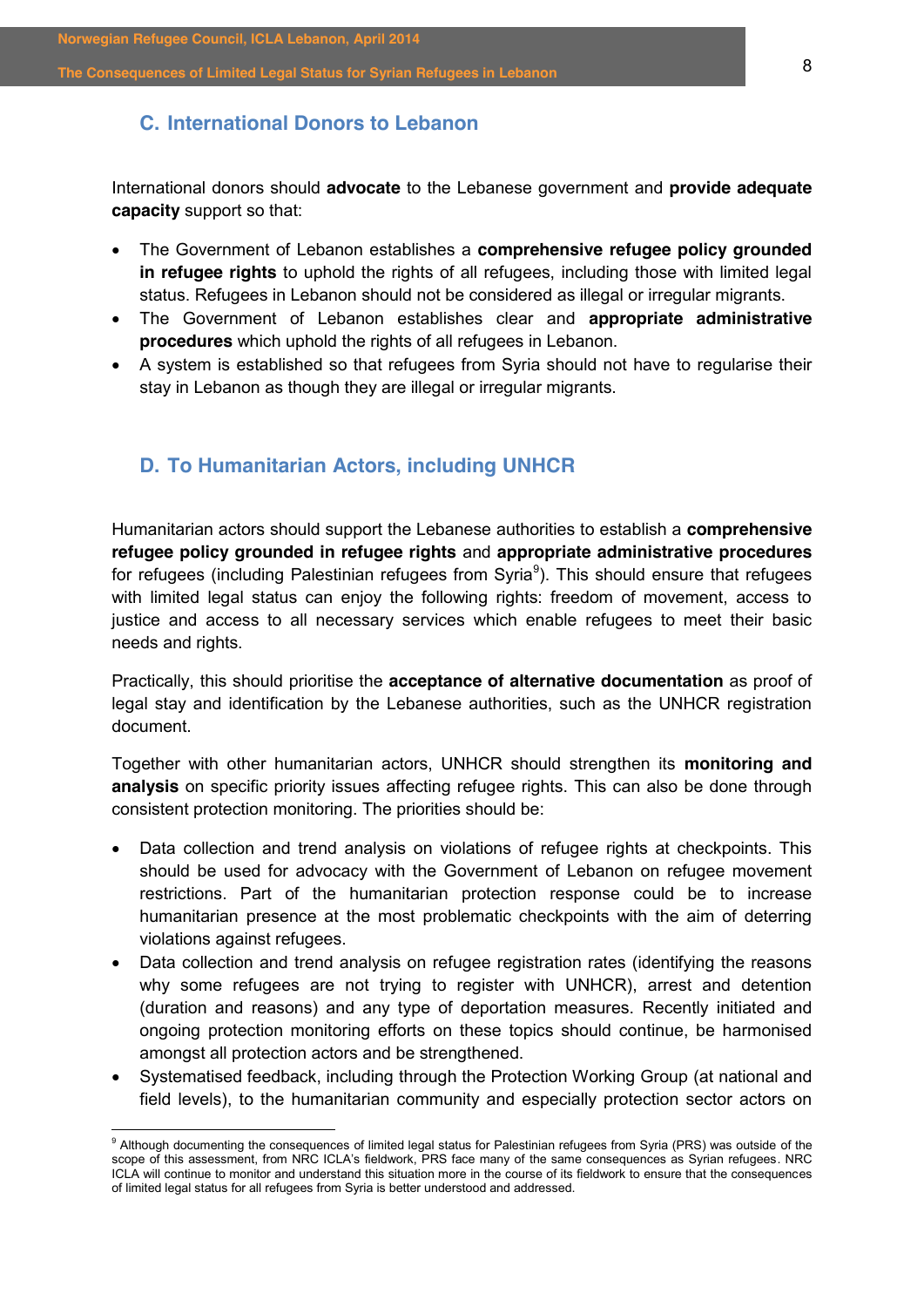UNHCR advocacy efforts towards the Government of Lebanon to strengthen refugee policies and practices. If progress is not being made, then alternative advocacy strategies should be explored. International non-governmental organisations (INGOs) should play a stronger role, which can be complementary to UNHCR advocacy efforts. More systematic negotiation and mediation with stakeholders at sub-regional and national level is required.

Humanitarian actors including UNHCR should strengthen their **information and services**  outreach to refugees. This includes:

- UNHCR should continue and expand the helpline system where refugees can report protection threats and challenges. Such reports would need to be followed up with a response.
- Humanitarian actors should prioritise addressing gaps in basic services where refugee movement restrictions are more severe. Since it is easier for refugees with legal stay to access services as their movements are less restricted, more efforts should be made to ensure that basic services are accessible to all refugees from Syria based on humanitarian need (needs-based) and not based on their legal documentation status (documentation-based).
- Humanitarian actors should increase the provision of mobile services to places where serious movement restrictions for refugees exist based on contextual 'Do No Harm' analysis. Such mobile services should, when necessary, prioritise UNHCR refugee registration including appointments and verification exercise for the renewal of the registration document<sup>10</sup>, food assistance, NFI distributions and health services, including secondary healthcare. Mobile humanitarian services in such areas should also target refugees who have not registered with UNHCR. Such efforts to cover populations who are not registered with UNHCR could be coupled with sensitisation efforts on UNHCR registration.

## <span id="page-8-0"></span>**3. Methodology of the Assessment**

## <span id="page-8-1"></span>**A. Research Methods, Target Group and Scope**

For the assessment, NRC interviewed 1,256 Syrian refugees in November and December 2013 in the following locations: Minieh, Donniyeh, Wadi Khaled, and Tripoli in the North; Central, North and West Bekaa and Tyre in the South.

Based on the objectives of the assessment, NRC identified individuals from three subgroups (1) Syrian refugees who have entered



**Figure 2: Breakdown of locations of 1, 256 refugees interviewed for this assessment.**

 $10$  More UNHCR mobile registration, such as the ones carried our recently in Wadi Khaled should be considered.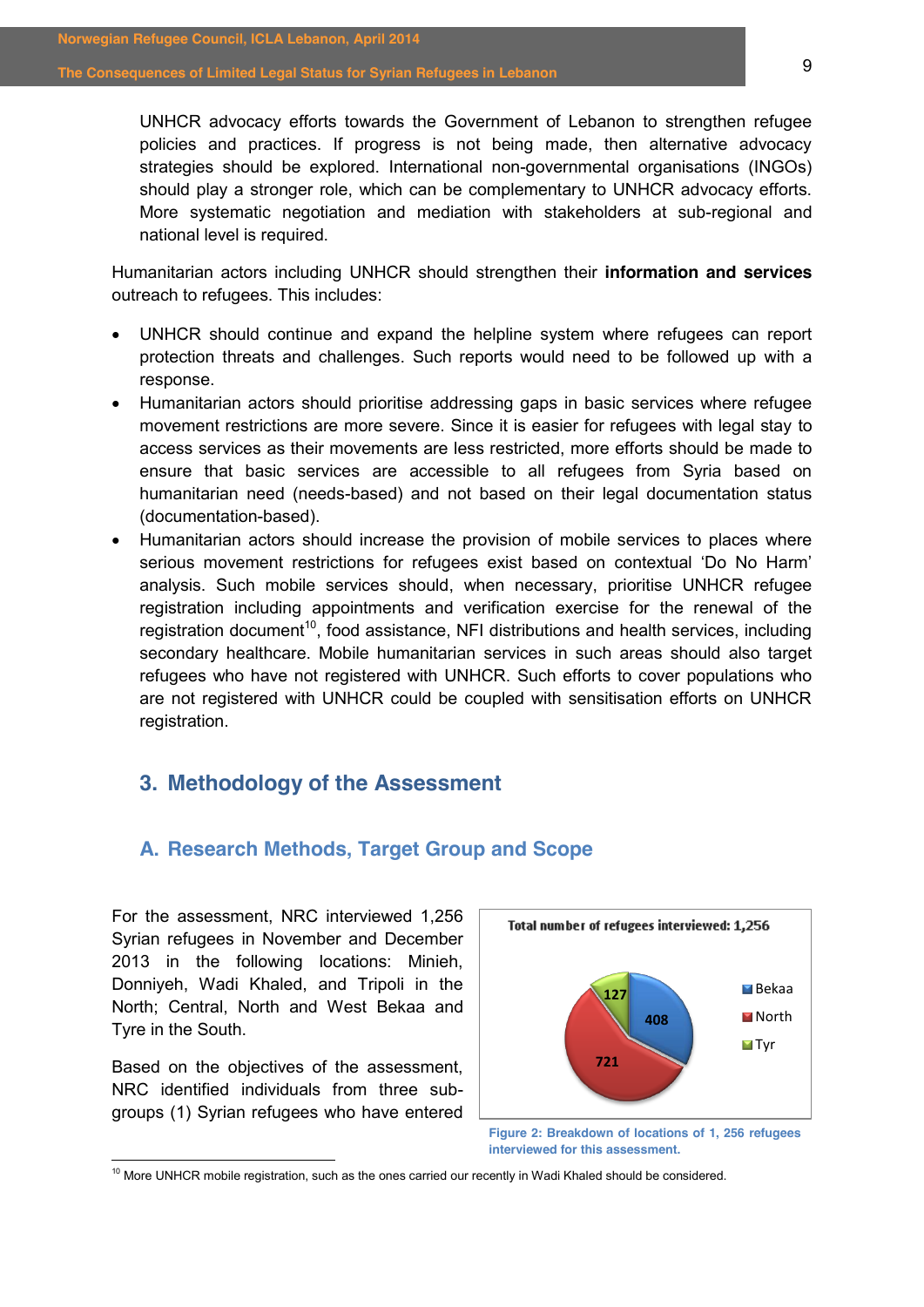Lebanon through unofficial border crossings and do not possess any identity documents; (2) Syrian refugees who have entered through unofficial border crossings but have identity documents; or (3) Syrian refugees who entered Lebanon through official border crossings but have not renewed their Lebanese residency visa once it has expired.

The assessment employed a mixed research methodological approach, collecting both quantitative and qualitative data through several primary data collection tools including:

- Quantitative: individual interviews using a short, anonymous questionnaire with closed questions also used for the identification of candidates for in-depth interviews on their personal experience and experience of their close relatives; mixed groups discussions in order to collect perceptions on the general situation, using a short, anonymous questionnaire with closed questions; and
- Qualitative: ten individual, in-depth interviews, three in each area, lasting for about one hour and using open questions to gather confidential information about interviewees' personal experiences; five focus groups with affected refugees and key informant interviews.

The mixed and focus group discussions provided an overview of the main trends while the in-depth interviews provided a nuanced understanding of the issues being explored.

A total of 1,256 Syrian refugees participated in the assessment through the individual interviews and group discussions: 417 people participated in short, individual interviews (using closed questions) conducted at NRC's Community Centres and 839 people participated in 75 mixed group discussions which took place in informal settlements and collective shelters.



**Figure 2: geographic scope of the assessment: North, South and Bekaa.** 

The 417 refugees from Syria who were interviewed individually had approached NRC for information and counselling services. Of these, 10 who had faced significant challenges due to their limited legal status participated in one hour in-depth individual interviews. An additional five focus groups composed of people with limited legal status (either with expired legal stay or without legal stay documentation) were organised with individuals of a similar gender and from the same location.

In addition to interviews with refugees, 14 key informant interviews were conducted in the North, Bekaa and the South, including five with Mukhtars, two with government hospital staff, two with medical INGO actors, four with UNHCR protection staff and two with INGO protection actors.

The assessment was conducted by NRC/ICLA staff. Consent was sought from all participants and it was clarified to them that their willingness to participate in the assessment would not impact on their access to NRC services. Specific measures were taken to ensure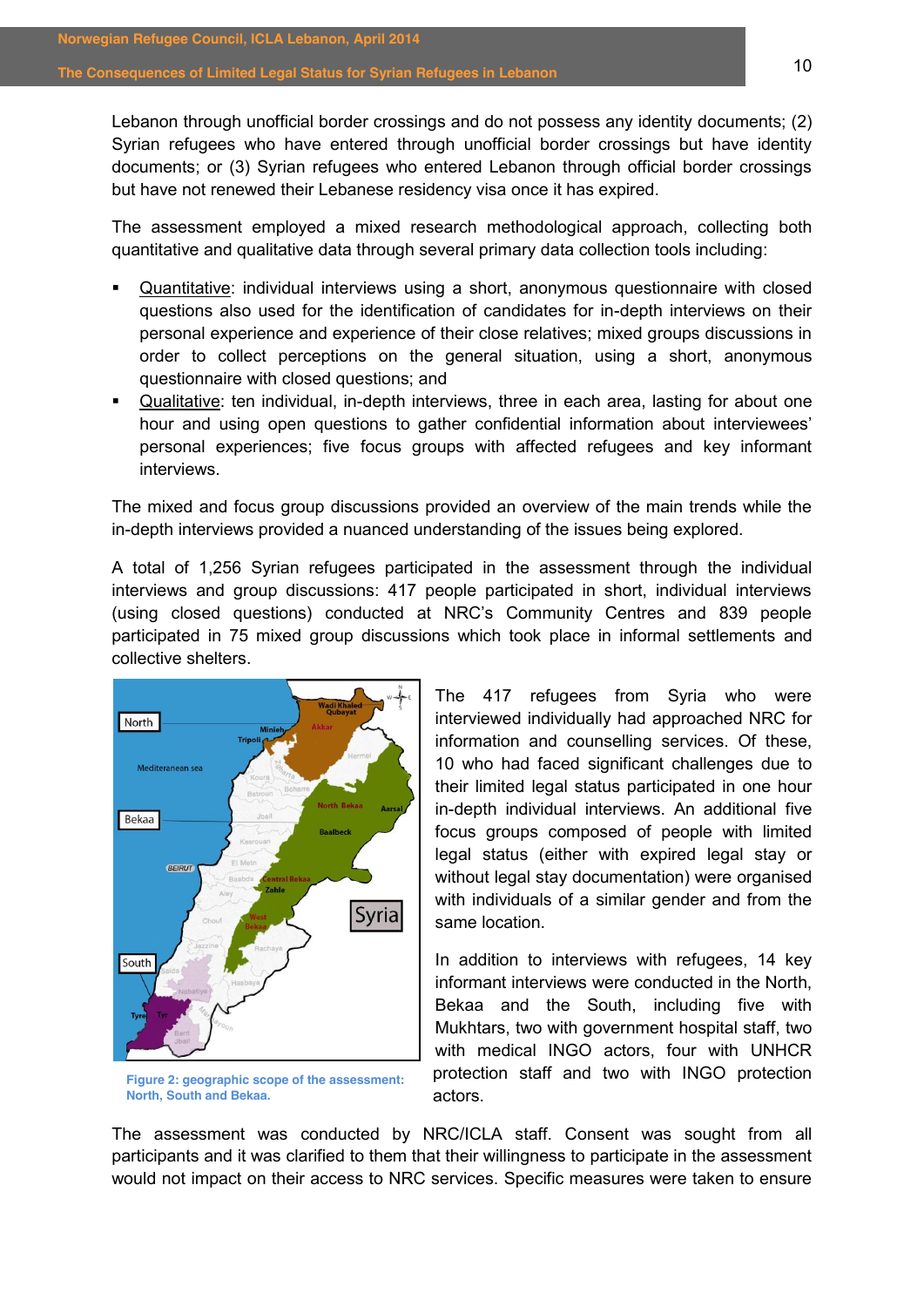the confidentiality of the interviews and safety of the interviewees, as well as to obtain their free and informed consent in relation to the purpose, expected use and methodology of the assessment. 990 interviewees were anonymous and 266 people were asked to share their contact information. However 92 of these (36%) did not feel comfortable to have their names recorded by NRC, which was interpreted as an indicator of the sensitivity of this topic for refugees from Syria.

## <span id="page-10-0"></span>**B. Limitations**

The geographic scope of the assessment and the number of interviews conducted was reduced due to the following unforeseen circumstances: In November 2013, a mass influx of refugees into Aarsal meant that NRC's emergency response activities took precedence over the assessment work in this area so as a result only one focus group discussion was carried out in Aarsal. Harsh weather conditions in early December 2013 limited NRC's access and restricted refugee movements, especially in the North and the Bekaa, which resulted in a reduced number of planned interviews being conducted in these areas (15 fewer group discussions and 60 fewer individual interviews).

Lastly, in some locations there were challenges in ensuring the privacy of interviews and the confidentiality of data. Consequently, the assessment was not conducted as had been originally planned in the areas of Nabatieh and Bint Jbeil (South Lebanon). This led to a significantly smaller sample size from the South which meant that it could not be compared with the datasets from the other locations.

## <span id="page-10-1"></span>**4. Legal Status of Syrian Refugees**

In order to cross from Syria to Lebanon through official borders, at the official Lebanese checkpoints, Syrians need to have official identification documents, either a passport or a personal Syrian ID card. The majority of refugees interviewed (66%) as part of this assessment reported having entered Lebanon through official borders and possessing identity  $d$ ocumentation $11$ . However, almost one third of the



**documentation: the percentage of 417 individually interviewed refugees.** 

<sup>&</sup>lt;sup>11</sup> According to UNHCR's registration database, 88% of registered Syrian refugees enter Lebanon through official border crossing points. DRC newcomers assessment conducted in Lebanon in November and December 2013 indicates that 66% and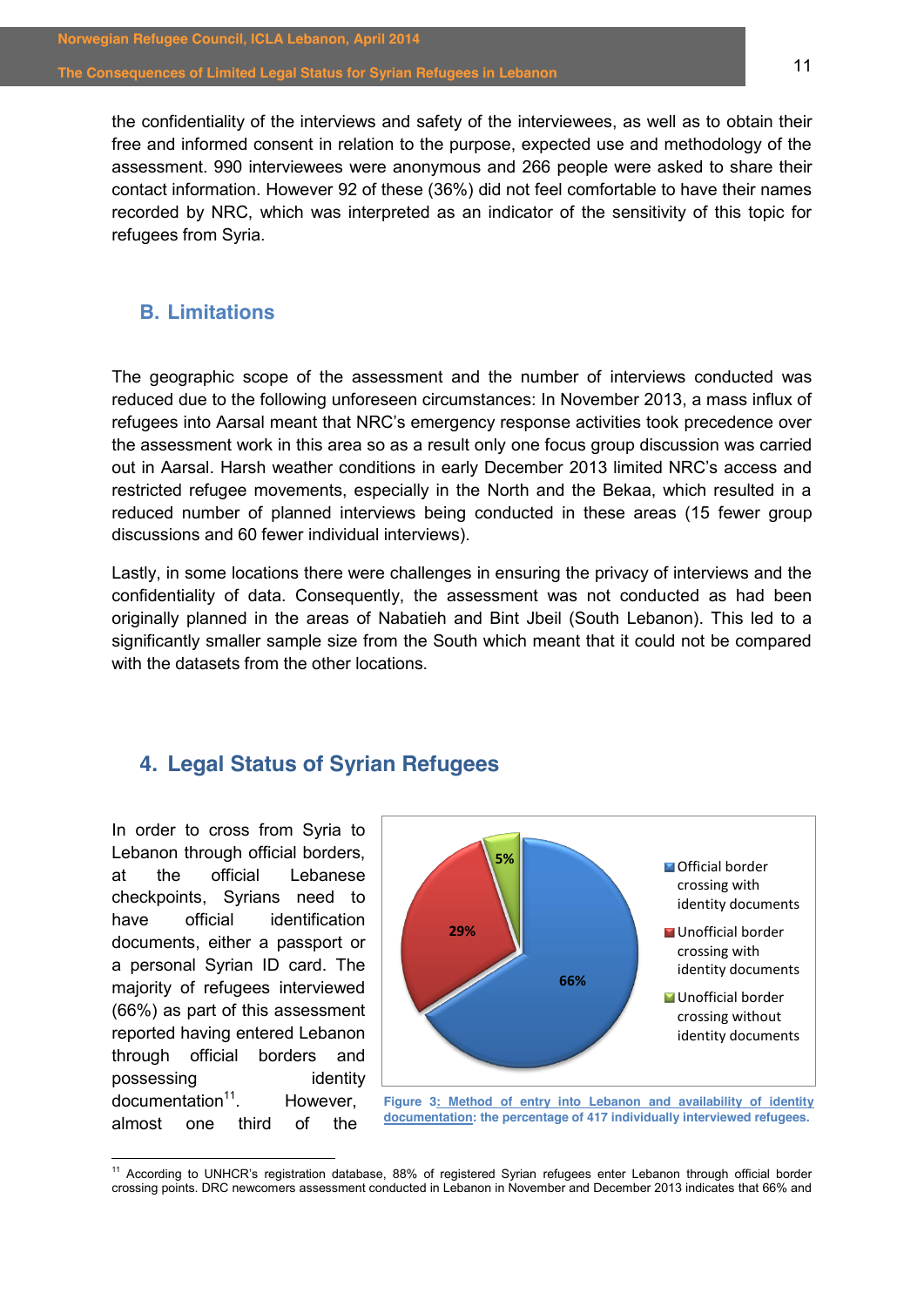interviewees (29%) reported not being able to enter officially despite being in possession of identity documentation and 5% reported not being in possession of any identity documents and having entered Lebanon through unofficial border crossings.

The 29% who reported not being able to enter through official borders despite having the required documents gave the following as the main reasons:

- **Personal Safety:** the violent and chaotic situation in Syria forced them to flee through the safest (unofficial) border crossings.
- **Fear of Military Conscription:** attempts to avoid military service conscription for men aged 18 years and above, who were at risk of being arrested at the official Syrian border checkpoints.
- **Fear of arrest:** the fear of being arrested at the Syrian border based on personal profile, including alleged or real political affiliation, name, or place of origin.

## <span id="page-11-0"></span>**A. Renewal of legal stay documentation**

Syrians, including refugees, who enter into Lebanon through an official border crossing<sup>12</sup> can be granted an entry coupon free of charge for an initial six-month stay in Lebanon. This coupon can then be renewed after six months for free and then after 12 months for LBP300,000 or USD200 per person (fifteen vears' old and above).  $13 \text{ In}$ recognition of the challenges to go back to Syria because of the conflict and an effort on the part of the Lebanese Government to facilitate legal stay for Syrians, the General Security Office revised procedures to allow for the in-country renewal of



**of 274 individually interviewed refugees who entered officially.**

the coupon.<sup>14</sup> This extends the legal stay without having to return to Syria and re-enter into Lebanon. Prior to this revision of procedures, Syrians had to leave the country after 12 months and, if re-entering Lebanon again, would get a new free entry coupon for six months.

<sup>!!!!!!!!!!!!!!!!!!!!!!!!!!!!!!!!!!!!!!!!!!!!!!!!!!!!!!!!!!!!!!!!!!!!!!!!!!!!!!!!!!!!!!!!!!!!!!!!!!!!!!!!!!!!!!!!!!!!!!!!!!!!!!!!!!!!!!!!!!!!!!!!!!!!!!!!!!!!!!!!!!!!!!!!!!!!!!!!!!!!</sup> 61%, respectively, of the households assessed during these months entered Lebanon through official crossing points. This divergence between the different figures may be explained by the difference in the sample size as well as in the geographical coverage.<br><sup>12</sup> The official borders are land, water and aerial borders. Land borders: AlMasnaa, Alboqayaa, Alqaeh, Alareeda, Alaboudieh,

AlNaqoura. All these land borders are with Syria except AlNaqoura which is on the southern border. Water borders: Beirut,

Jounieh, Tripoli, Aljieh, Alzahrani, Sidon, Tyre Ports. Aerial borders: Rafic Al Hariri International Airport.<br><sup>13</sup> For more information about legal status for refugees in Lebanon, please see Annex, NRC Brochure on the Leg

See the circular issued by the General Security Office on 3 June 2013, available at [http://www.general](http://www.general-security.gov.lb/news_det.aspx?d=75)[security.gov.lb/news\\_det.aspx?d=75](http://www.general-security.gov.lb/news_det.aspx?d=75)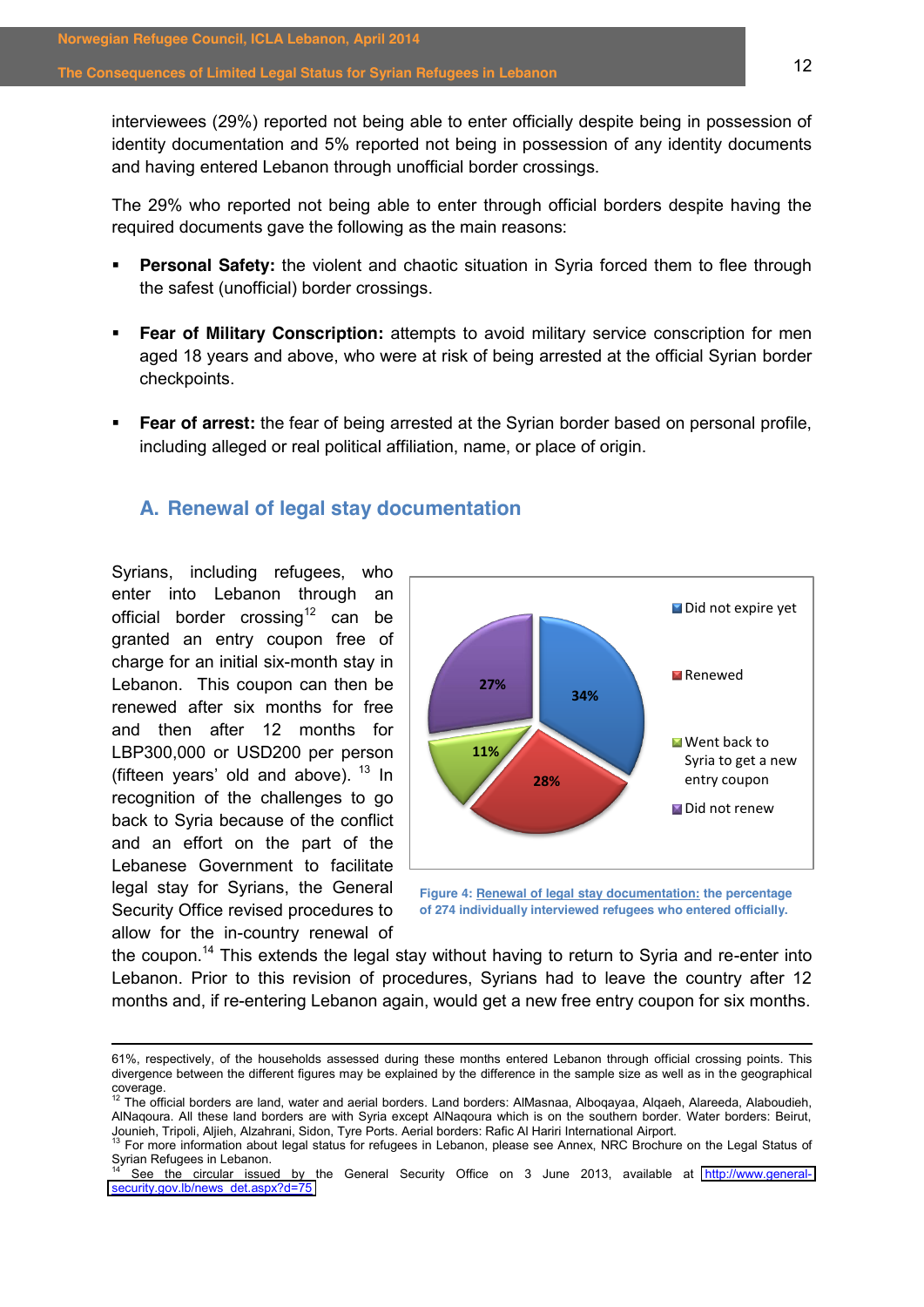

**Figure 5: Legal status of refugees: percentage of 417** individually interviewed refugees with or without legal stay.

Of the 274 interviewed refugees who had legal stay when they entered Lebanon, 92 people (34%) still had legal stay at the time of the interview because it had not yet expired; 76 people (28%) had been able to renew their entry coupon by paying the fee; 31 people (11%) reported having gone back to Syria in order to obtain a new free coupon upon reentry into Lebanon; and 75 people (27%) reported that they had not been able to renew their legal stay and had therefore lost their legal status in Lebanon. Of these, 85% (64 out of 75) cited the cost of renewal as the

major inhibiting factor. So, even though they had had legal status for their first year in Lebanon, they could not afford to renew it when it expired.

All 31 people (11%) who went back to Syria in order to officially re-enter Lebanon reported that they had been able to re-enter and had successfully obtained a new entry coupon. While this coping mechanism has been adopted by some refugees, it is extremely dangerous. A minority of refugees adopting this coping mechanism is consistent with the findings in Part One of the assessment<sup>15</sup>.

Over half of the individually interviewed refugees (52.3% of 417 people) did not have proof of legal stay. The remaining 47.7% included those whose legal stay had not expired at the time of the interview, those who renewed their legal stay by paying the renewal fee, and those who went back to Syria and re-entered Lebanon officially.

## <span id="page-12-0"></span>**5. Legal Stay Renewal Fees for Syrian Refugees**

Of the 75 interviewees who did not renew their legal stay documentation once it expired, 85% reported that they failed to do so because they could not afford the cost. On the whole, the earning capacity of many refugees in Lebanon is low while the cost of living is high, and consequently many cannot afford to cover their basic needs. When making difficult choices about spending limited funds, refugee families are not likely to prioritise the renewal of legal stay documentation over other basic needs which are critical to survival.

From NRC ICLA fieldwork in the Bekaa, NRC has also noticed that, due to limited funds, many families prioritise the renewal of the residency visa for the main income-earner in the family, often a male member of the household. This often leaves the other members of the family without legal stay documentation and subject to the consequences outlined in this report. NRC ICLA will continue to monitor this coping mechanism and what consequences it may have on the lives of Syrian refugees.

<sup>&</sup>lt;sup>15</sup> 'The Consequences of Limited Legal Status for Syrian Refugees in Lebanon', NRC Field assessment Aarsal and Wadi Khaled, NRC Lebanon, December 2013. Weblink: [https://www.nrc.no/?did=9687067,](https://www.nrc.no/?did=9687067) p.27.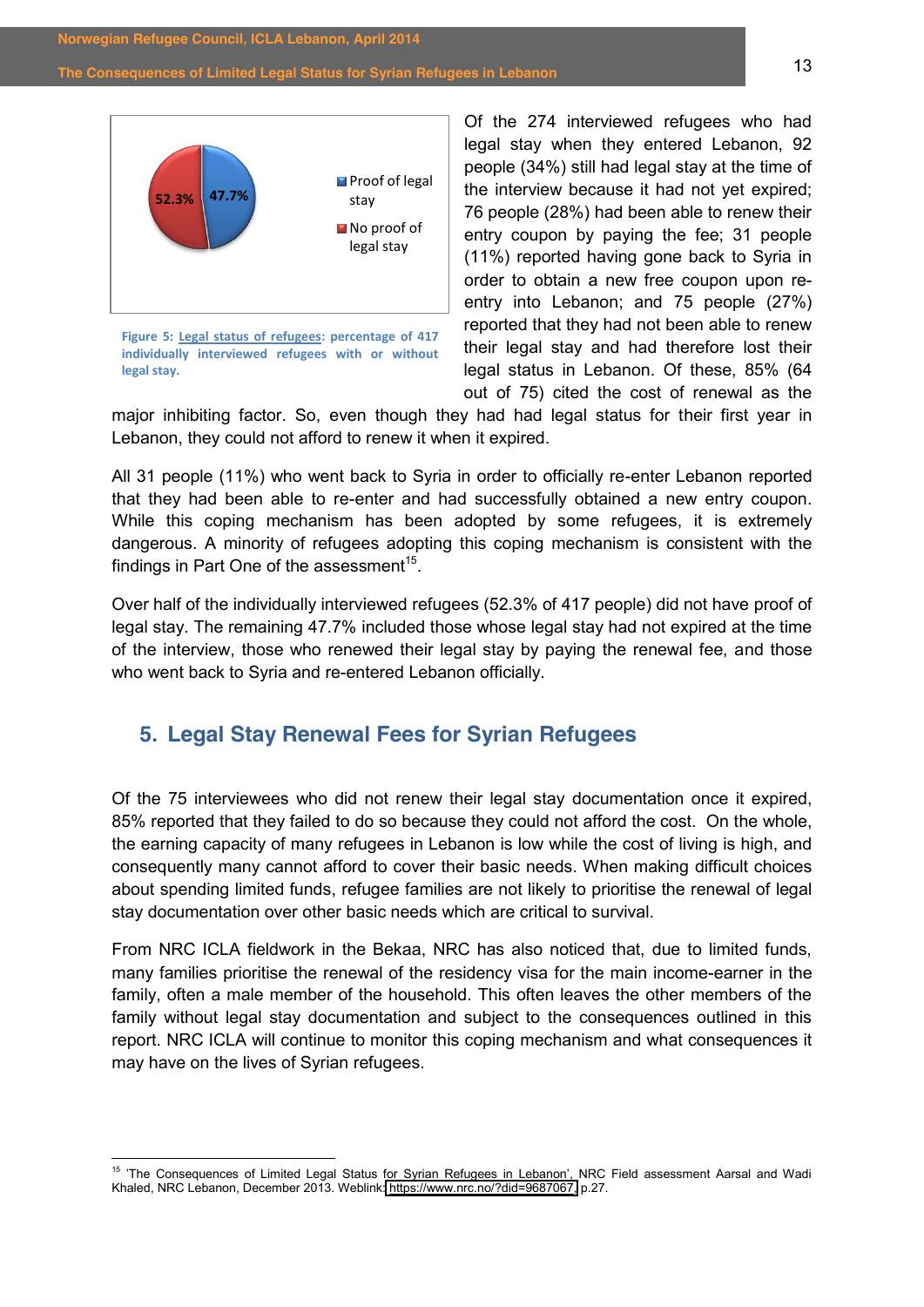## **Table 1- Opportunity cost of paying the fee to renew legal stay for families deciding whether to renew residency visa documentation.**

| The average family earns USD250 per month which they need to cover a range of household needs <sup>16</sup> . The |
|-------------------------------------------------------------------------------------------------------------------|
| table below captures a selection of competing priorities for household expenditure, and gives an indication       |
| of what households consider when deciding whether they can afford to renew their residency visas.                 |
|                                                                                                                   |

| Renewal of<br>residency visa<br>documentation<br>(2 adults for one<br>vear) | Rent                                                                            | Self-Built<br>Shelter $17$                                                               | Food                                          | Fuel                                | <b>Birth</b>                                              | Monthly<br>Minimum<br>Expenditure<br><b>Basket</b><br>$(MEB)^{18}$ |
|-----------------------------------------------------------------------------|---------------------------------------------------------------------------------|------------------------------------------------------------------------------------------|-----------------------------------------------|-------------------------------------|-----------------------------------------------------------|--------------------------------------------------------------------|
| <b>USD 400</b>                                                              | Equal to<br>4 months of<br>rent for one<br>room in an<br>unfinished<br>building | Equal to<br>material for<br>1 low<br>standard<br>shelter in<br>an informal<br>settlement | Equal to<br>Food for<br>$1\frac{1}{2}$ months | Equal to<br>Heating for<br>4 months | Equal to<br>$1$ non-<br>caesarean<br>birth in<br>hospital | Equal to<br>55%<br>οf<br><b>MEB</b>                                |

## <span id="page-13-0"></span>**6. Challenges faced by Syrian Refugees with Limited Legal Status in Lebanon**

In Part One<sup>19</sup> of the NRC assessment, conducted in Wadi Khaled and Aarsal, refugees reported several challenges linked to their legal status, in particular: freedom of movement, access to healthcare services and access to UNHCR registration. It emerged in this assessment that these three issues remain the key challenges for refugees with limited legal status in all locations where this assessment took place.

In Wadi Khaled and Aarsal freedom of movement continued to be the biggest challenge that refugees with limited legal status reported. In Tripoli and Baalbek, it was reported that it had become more difficult to move since an increase in checkpoints following the deterioration of the security situation in these areas. It emerged from the group discussions that the general perception among refugees was that those among them with limited legal status face more challenges in terms of freedom of movement, access to healthcare and access to UNHCR registration. All of the 218 refugees with limited legal status who were individually interviewed reported that they personally faced all three above-mentioned challenges as a result of their limited legal status.

<sup>&</sup>lt;sup>16</sup> The revenue from labour and food expenses are based on an Oxfam survey on the livelihoods of Syrians in Lebanon:  $\frac{http://www.oxfam.org/sites/www.oxfam.org/files/rr-bric-livelhoods-syrian-refugees-lebanon-211113-en.pdf$ 

 $^{77}$  These are the shelters typically found in informal settlements and built by refugees themselves.<br><sup>18</sup> Minimum expenditure basket: average minimum amount of money a Syrian refugee family living in Lebanon needs to s Wadi Khaled, NRC Lebanon, December 2013. Weblink[: https://www.nrc.no/?did=9687067.](https://www.nrc.no/?did=9687067)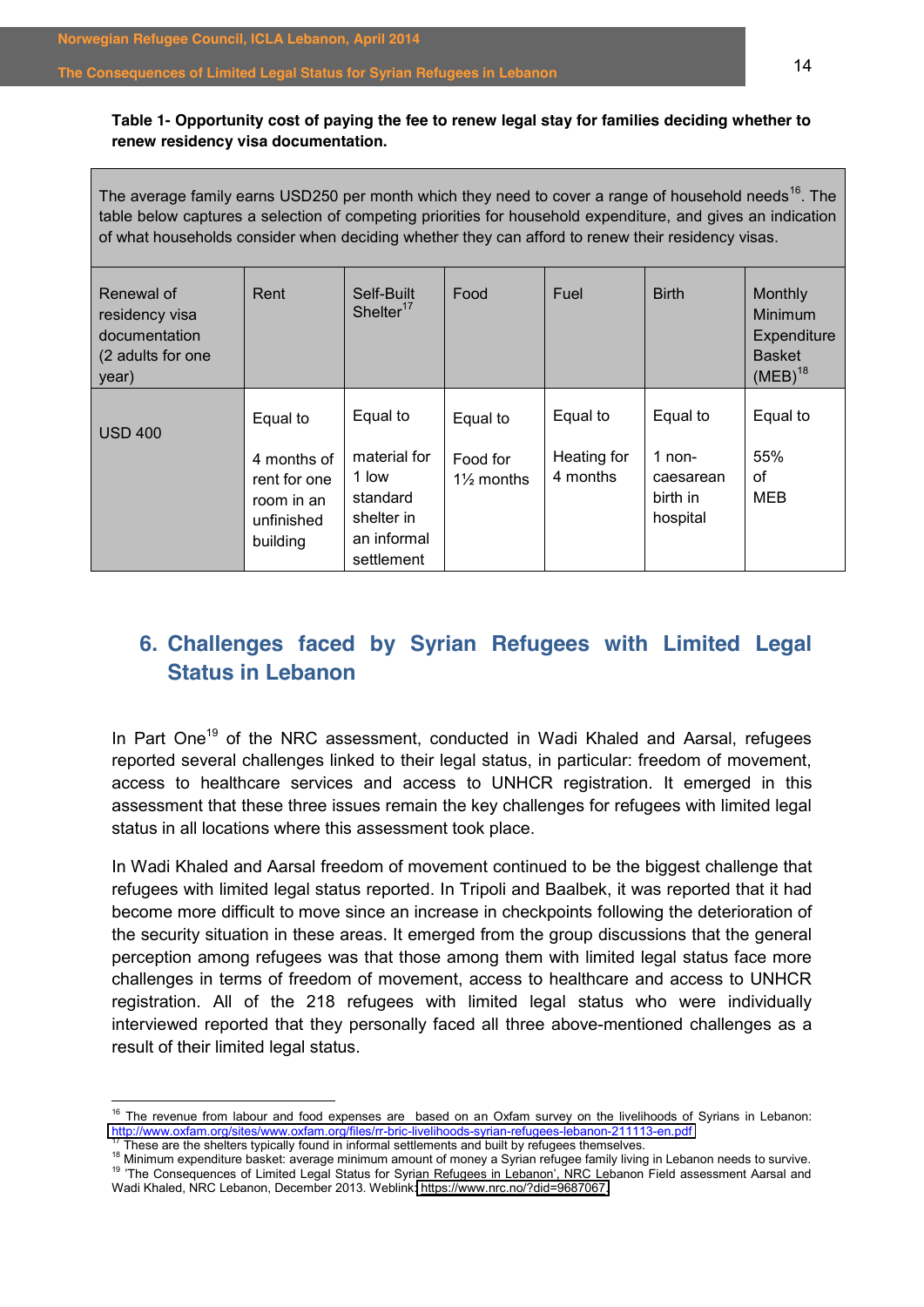The two biggest challenges that 218 individually interviewed refugees with limited legal status reported were restrictions on their freedom of movement (74%) and challenges accessing healthcare services (74%). The third biggest challenge reported (17%) was in accessing UNHCR registration.

## <span id="page-14-0"></span>**A. Restrictions,on,Freedom,of,Movement**

Out of the 218 individually interviewed refugees with limited legal status, 74% reported fear of movement as being a key challenge, stating that they did not feel that they could move beyond their immediate surroundings. This can have a detrimental impact on refugees, including their ability to access employment, income and services. In the North, 79% of 175 refugees with limited legal status interviewed reported fear of movement. In the Bekaa 54% of the 39 individually interviewed refugees with limited legal status reported restrictions on their freedom of movement. (see figure 1 - Main challenges for refugees with limited legal status).

*In the North, 138 refugees reported having no freedom of movement: 93% of these said it was due to official checkpoints.* 

*In the Bekaa, 21 refugees reported no freedom of movement: 67% of these said it was due to official checkpoints.* 

*In the South, 2 refugees reported no freedom of movement and both of them said it was due to official checkpoints.* 

## **i. Fear of crossing official checkpoints**

<span id="page-14-1"></span>Of the refugees that reported no freedom of movement due to their limited legal status, 89% reported fear of mistreatment or arrest at checkpoints, citing personal experiences<sup>20</sup>. In the North, the overwhelming majority (93%) of these refugees (128 of 138) reported fear crossing checkpoints. This could in part due to an increase in ad hoc and temporary official checkpoints mainly in El Bireh and Halba regions (in the North) following the August 2013 bombing incident in Tripoli.

In the Bekaa, 67% of 39 refugees with limited legal status also reported that their fear of moving was due to checkpoints. In the South, the percentage of refugees reporting fear of crossing checkpoints was very high, however the sample size was small (4 people with limited legal status and 21 with legal status), due to limitations explained in the methodology section above. In general, it is believed that most refugees who settled in the South did have proof of legal stay when they first arrived there. Those who now have limited legal status are in this situation either because they entered through unofficial borders, or more frequently

**"We heard that fourteen passengers who** *were" returning" to" Aarsal" in" a" van" were" stopped" at" a" checkpoint." They" were" mistreated" and" only" two" who" had" proof" of"legal"stay"were"allowed"to"continue"to"* Aarsal. They said they didn't know what *happened" to" the" others." Since" that" incident, refugees feel they don't have* any freedom of movement."

*Community Focal Point in Aarsal (focus group participant.* 

because they could not renew their legal stay documentation. Those with limited legal status

<sup>&</sup>lt;sup>20</sup> When references are made to checkpoints in this report it is always official checkpoints, manned by Lebanese government authorities.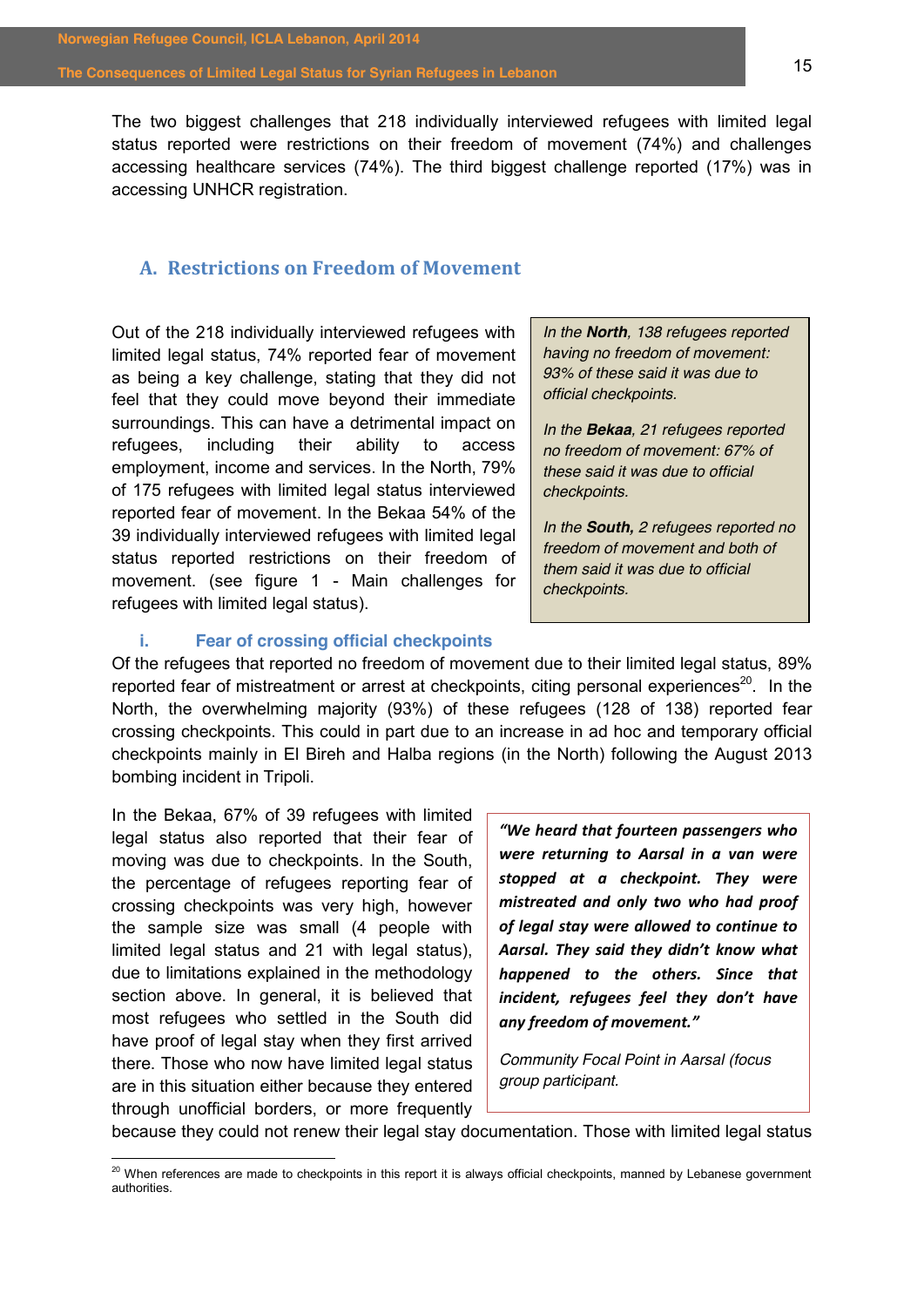reported fear of being stopped at checkpoints and arrested. While this sample size was small and may not be representative, it nevertheless reflects the experiences of a number of refugees in an area where there are often ad hoc, official checkpoints.

### **ii. Fear of kidnapping and fear of violent attack**

<span id="page-15-0"></span>Beyond the fear of crossing checkpoints, the second biggest reason given for restrictions on freedom of movement for all interviewed refugees (including those with legal status) was the exposure to the risk of kidnapping or violence by armed groups or members of the host



community. 20% of 161 refugees interviewed reported that they had personally been a victim of such violence. Such incidents reportedly tend to occur in locations where there is a sizeable and visibly concentrated population of refugees such as in big informal settlements; where there are tensions between refugee and host communities or between populations from different religious backgrounds, regardless of whether they are Lebanese citizens or refugees.

**Figure 6: Reasons for fear of movement based on personal experience as reported by 161 individually interviewed refugees with limited legal status.**

## **iii. Incidents at checkpoints**

<span id="page-15-1"></span>Although, as discussed above, the majority of refugees with limited legal status reported fear of arrest and detention at checkpoints, only a minority of interviewed refugees with limited legal status reported actually having been arrested or detained at checkpoints, due to their limited legal status. Key informant interviews also confirmed that, although there was an increase during the second part of 2013, the overall detention rate remains low, when considered against the number of refugees present in the country with limited legal status.

The general perception of many refugees who were interviewed, based on what they had heard from others, was that - in the absence of proof of legal stay - there was a high risk of arrest, detention, deportation to Syria, or of having their identification documents confiscated or damaged at checkpoints.

The highest figures of incidents at checkpoints were reported in Wadi Khaled where out of 87 refugees with limited legal status who were individually interviewed, 30% reported having been turned back at the Chadra checkpoint, 10% reported having been threatened or mistreated and 13% reported having been arrested or detained. In the rest of the locations where the assessment took place, out of the 141 refugees with limited legal status who were individually interviewed, only 4% reported being turned back at checkpoints, 3% being mistreated and 2% being arrested.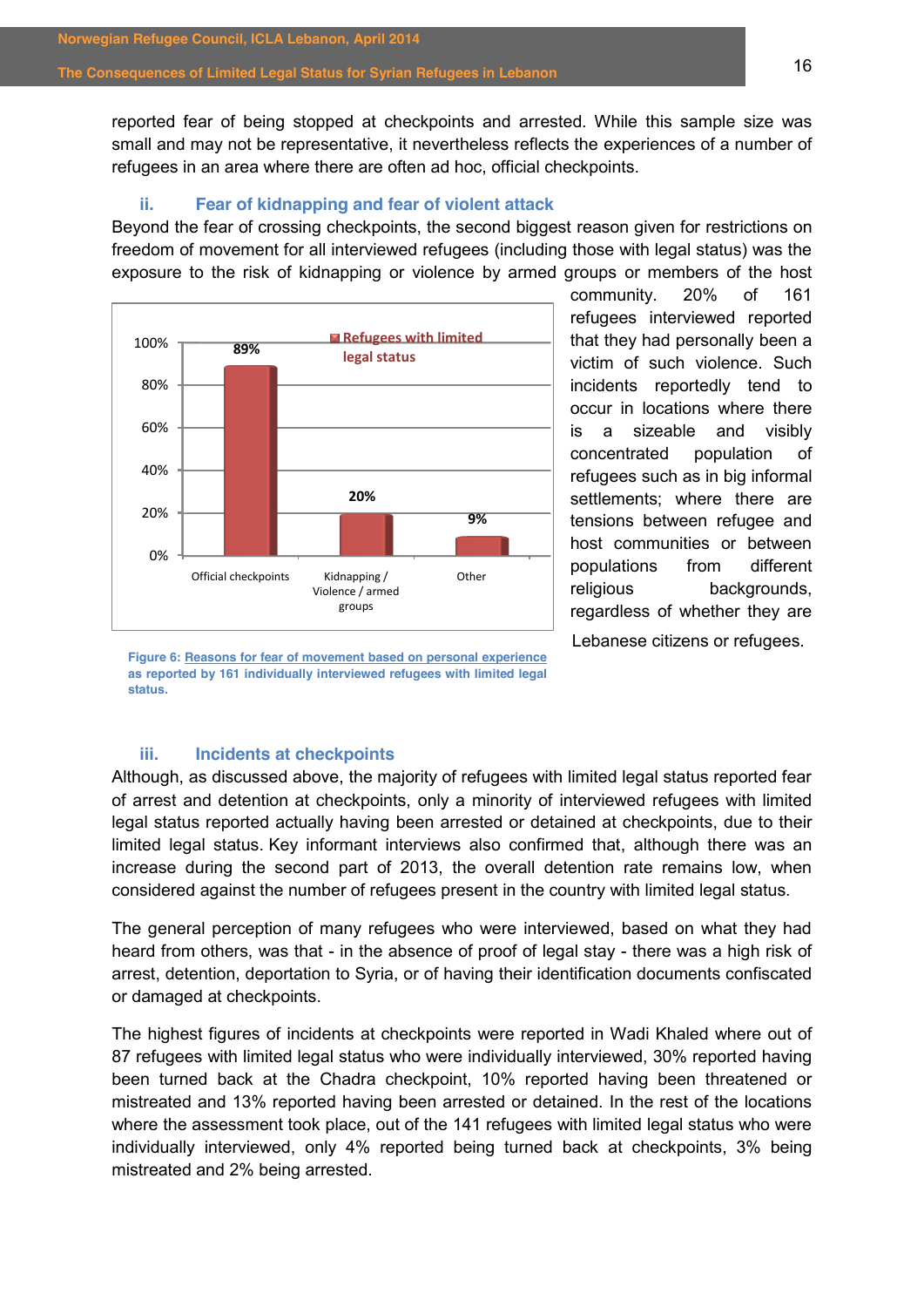The higher figures for Wadi Khaled, in comparison to those from the other assessment areas, could be explained by the prevailing insecurity in Wadi Kaled as well as the need for many to cross the checkpoint in order to access services and work opportunities. As was reported in Part One<sup>21</sup> this generalised fear of crossing the Chadra checkpoint to leave Wadi Khaled in order to access services is an obstacle to refugees' freedom of movement with consequences as strong as physical obstacles. Stories and rumours of people being threatened, mistreated and deported at the checkpoint continue to be widespread.

Some refugees with limited legal status reported that after several attempts they had only succeeded in crossing the checkpoint once and had been threatened that they would not be allowed back into Wadi Khaled. Several people reported that it was easier for women to cross than men and that treatment could vary significantly depending on the officers on duty.

While detention at checkpoints was perceived as a risk which mainly men with limited legal status were exposed to, there were a few cases of children (mostly between 15 and 18 years old) and women being arrested for crossing through unofficial borders. Such cases were confirmed for the Tripoli area by key informants. When refugees with limited legal status are released from detention, they often have their documents confiscated until they can regularise their stay by renewing their entry coupon or applying for (and if successful, obtaining) a residency visa in case of unofficial entry. In most cases refugees cannot afford the legal stay fees and so they risk being arrested again.

In Aarsal<sup>22</sup>, refugee community focal points in informal settlements told NRC that those with limited legal status were facing many challenges. In particular they reported that it was very difficult for men to cross the Labwa checkpoint in North Bekaa in order to move in an out of Aarsal. A commonly cited concern was the fear of refugees having to leave Aarsal in order to go to Zahle to register with UNHCR<sup>23</sup>.

## <span id="page-16-0"></span>**B. Legal Challenges**

Many Syrian refugees with limited legal status reported that they do not approach the police to report crimes or incidents due to the fear of being arrested. Several similar cases have been reported to other humanitarian organisations in the North and in the Bekaa. As a result, access to justice for Syrian refugees with limited legal status is compromised which in turn limits their ability to seek redress and leaves them more exposed to exploitation, abuse and violence.

*͞/ůŽƐƚŵLJseven year"old"and"* **went to the police to help me** *look for her. They arrested me for"six days"because"I"had"no" proof"of"legal"stay and"did"not" look for my daughter-she is still missing.͟*

Ali, 35 years old, Aarsal.

<sup>&</sup>lt;sup>21</sup> "The Consequences of Limited Legal Status for Syrian Refugees in Lebanon", NRC Field assessment Aarsal and Wadi Khaled, NRC Lebanon, December 2013", page 18-19.. Weblink: https://www.nrc.no/?did=9687067, p.19<br><sup>22</sup> The sudden influx of 20,000 refugees into Aarsal in November 2013 drastically increased the number of refugees with limi

legal status, as the vast majority crossed through Aarsal unofficial borders.<br><sup>23</sup> UNHCR reports having registered 30,000 out of the estimated 52,000 refugees in Aarsal, with an additional 2,689 waiting to

be registered, as of the third week of March 2014.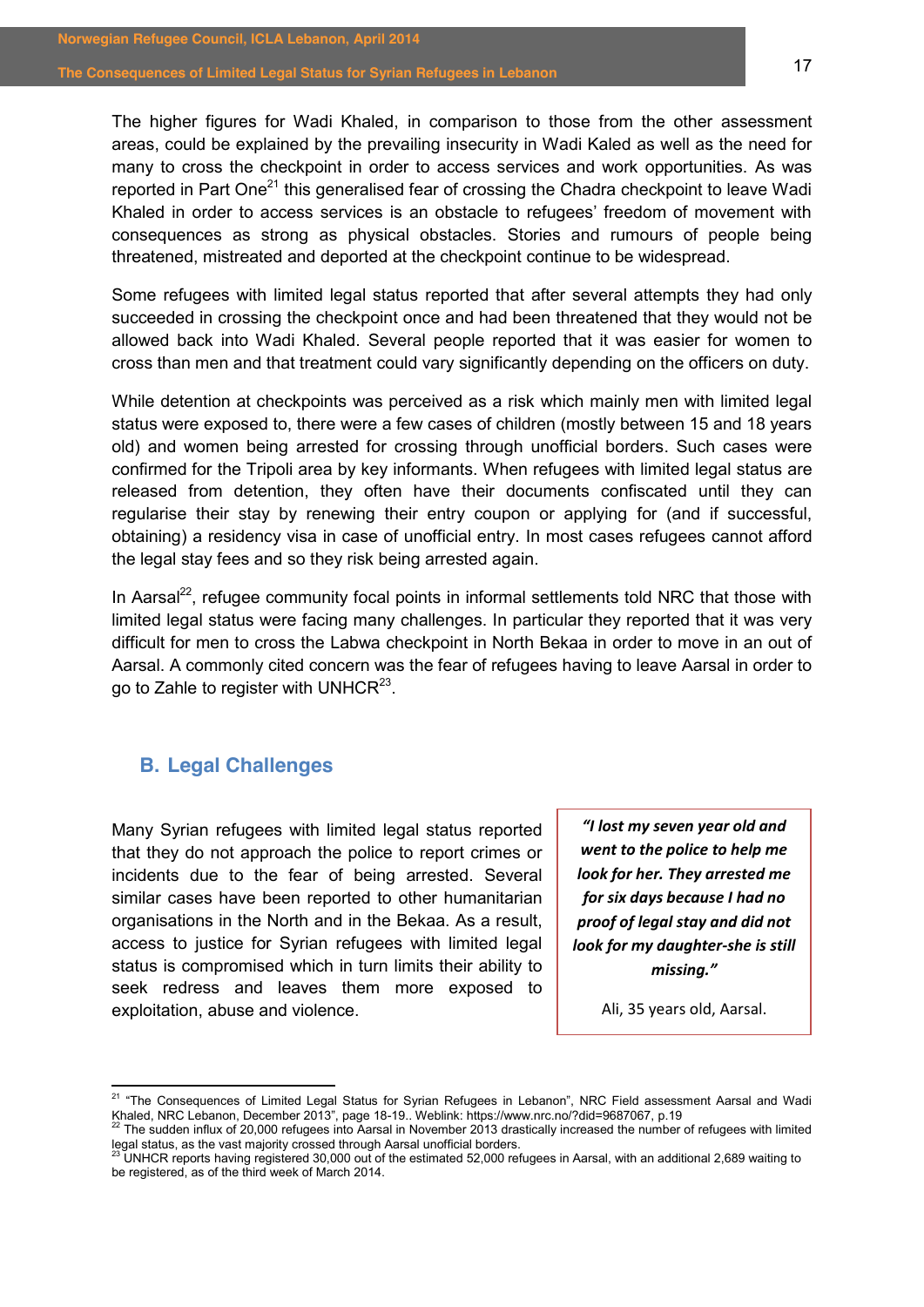## <span id="page-17-0"></span>**C. Challenges Accessing Assistance and Services**

## <span id="page-17-1"></span>**i. Access to healthcare services**

In Part One of the assessment, it emerged that access to healthcare was among the top

three challenges for refugees with limited legal status. This assessment's findings confirm this, especially for refugees in the North, but also for those living in the Bekaa and in the South. Out of 218 individually interviewed refugees with limited legal status, 62% reported that the biggest challenge to accessing healthcare services was the fear of movement, 55% reported that it was the



**Figure 7: Type of challenges in accessing healthcare for refugees with limited legal status: Percentage of 218 individually interviewed refugees with limited legal status.** 

cost of the service, 22% the cost of moving and 8% the lack of legal documentation.

*1. Challenges accessing healthcare services due to fear of crossing checkpoints*

Refugees with limited legal status reported having limited physical access to hospitals and healthcare centres due to the presence of checkpoints.

For example, in Akkar in the North, hospitals are few and their services are limited. Many patients need to be transferred to the Tripoli public hospital, which requires crossing an official checkpoint. Almost 70% of 137 individually interviewed refugees with limited legal status in the North stated that this was the reason they could not access healthcare  $-$  as they were afraid of being arrested at the checkpoint. Similarly, in the Bekaa, 20% of 20 people reported a lack of accessing healthcare

*"I live with my son and the rest of my family in* Central Bekaa. He has no entry coupon since we *entered"Lebanon"unofficially."He"got"sick"so"we"* took him to the nearest hospital where we paid USD50 for the consultation. For the medical tests we paid USD350 which were covered by a Lebanese friend. We were not able to seek *medical"healthcare"elsewhere"because"we" feared"our"son"could"be"arrested"at"checkpoints"* on our way."

[*The family now has to pay back the loan on a monthly basis.*]

Hassan, 55 years old - Saadnayel, Bekaa

services due to a fear of crossing checkpoints, while in the South it was one 1 of 4.

Consequently, many refugees with limited legal status are often confined to pharmacies or to doctors and hospitals that charge them amounts they cannot afford instead of being able to access the hospitals and medical clinics where healthcare services are partially or completely covered by humanitarian actors.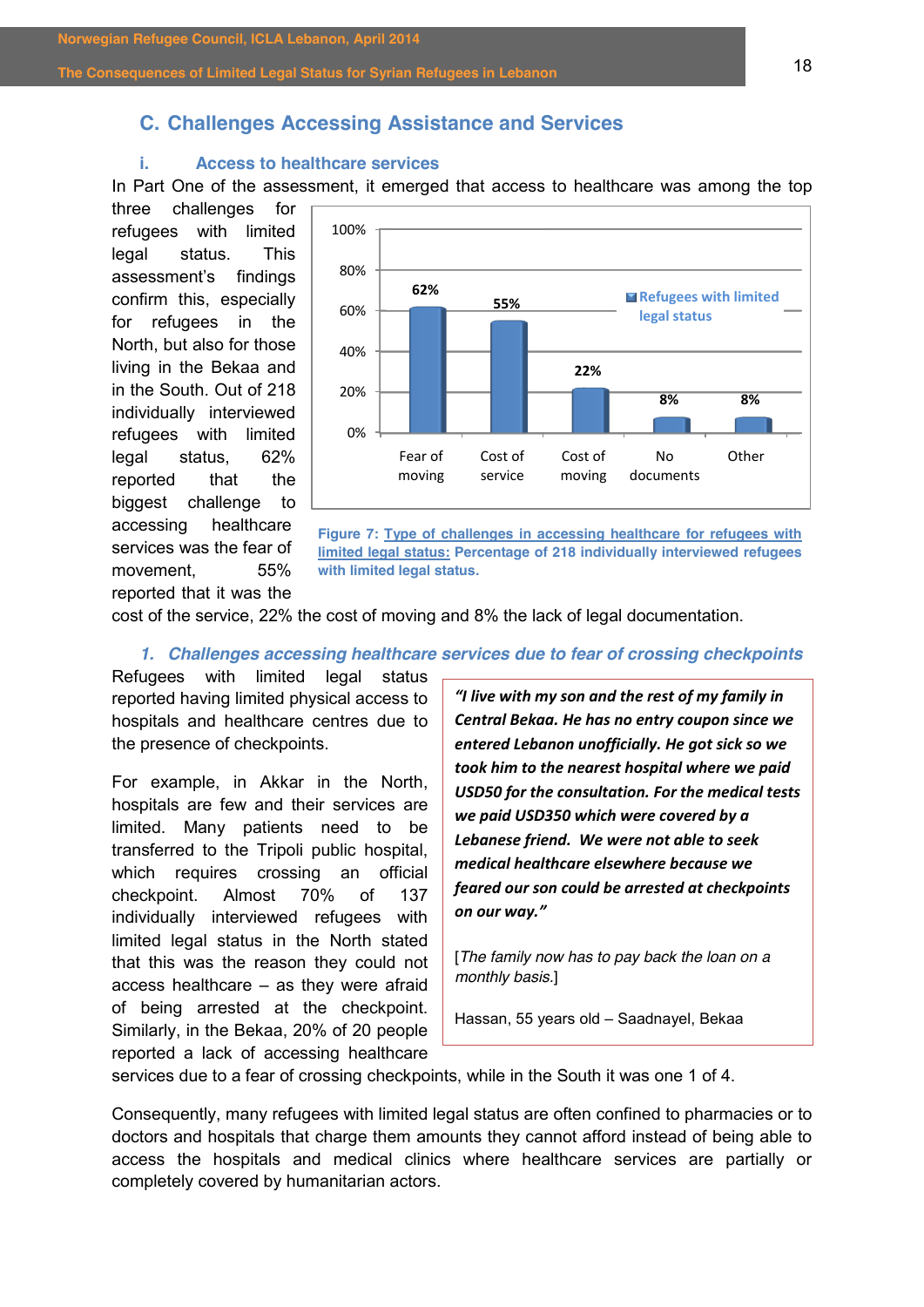## *2. Challenges accessing healthcare services due to lack of legal documentation*

Refugees may be asked to show proof of legal (identity) documentation, such as a Syrian ID

card or passport, in order to benefit from medical services. While refugees registered with UNHCR should be able to access medical services at a partially subsidised cost, most primary healthcare centres require legal documentation. This is kept by the centre until the refugee can repay the remaining cost for the medical service (beyond the subsidised part). Out of the 21 interviewees without legal documentation (see figure 3), 4 who were in the North had problems accessing medical

*͞/ƚ͛ƐǀĞƌLJĚŝĨĨŝĐƵůƚƚŽůĞĂǀĞ* **Wadi Khaled because of the** *Checkpoint. So it's hard for me to reach the UNHCR* office in Tripoli." Fatima M, Wadi Khaled

services even though 2 of the 4 were registered with UNHCR. Some interviewees reported that in order to access healthcare, undocumented refugees were using fake Syrian or Lebanese IDs which could lead to criminal sanctions. This trend was also reported in Part One of the assessment, particularly in the North, with serious implications for pregnant women and for subsequent attempts to access legal proof of identity of the newborn<sup>24</sup>. However, some humanitarian health actors do offer primary healthcare services to refugees, regardless of their legal status and without requiring legal documentation which partially helps to address the limited access to services described above.

*3. Challenges in accessing healthcare services due to lack of UNHCR registration* A certain number of health services, in particular secondary healthcare, are partially subsidised (up to 75%) but only for refugees who are registered with UNHCR. Those who are not registered with UNHCR are required to pay the full cost for such services. As an alternative, refugees reported seeking assistance from religious or political parties to help them cover their medical expenses.

#### **ii. Challenges links to non-food items and food assistance**

<span id="page-18-0"></span>Since the autumn of 2013, targeted assistance for food and non-food items has been implemented by the UN and its partners across Lebanon, so certain types of assistance are limited to refugees who are considered to be in most need. Some refugees that were excluded from such humanitarian assistance reported that they will need to find ways to compensate for that loss by going outside the area they live in to seek employment or assistance from elsewhere. They expressed their worry that moving increases their exposure to arrest and detention, due to their limited legal status.

Key informants also raised concerns regarding families with limited legal status who were initially excluded from the targeted assistance because the head of the family was able to work and to provide for the family, but whose situation has since changed due to increased movement restrictions and risk of arrest in relation to their limited legal status, and, therefore, no longer has an income.

### **iii. Access to education**

<span id="page-18-1"></span>Even though children with limited legal status<sup>25</sup> are generally not asked for documentation at checkpoints or by the police, they still suffer from its consequences. Some refugee parents with limited legal status reported that they were hiding, minimising movements and

<sup>&</sup>lt;sup>24</sup> 'The Consequences of Limited Legal Status for Syrian Refugees in Lebanon', NRC Field assessment Aarsal and Wadi Khaled, NRC Lebanon, December 2013, page 28. Weblink:<https://www.nrc.no/?did=9687067><br><sup>25</sup> Children under 15 years old are considered to be 'illegally present' in Lebanon if they do not have a residency visa.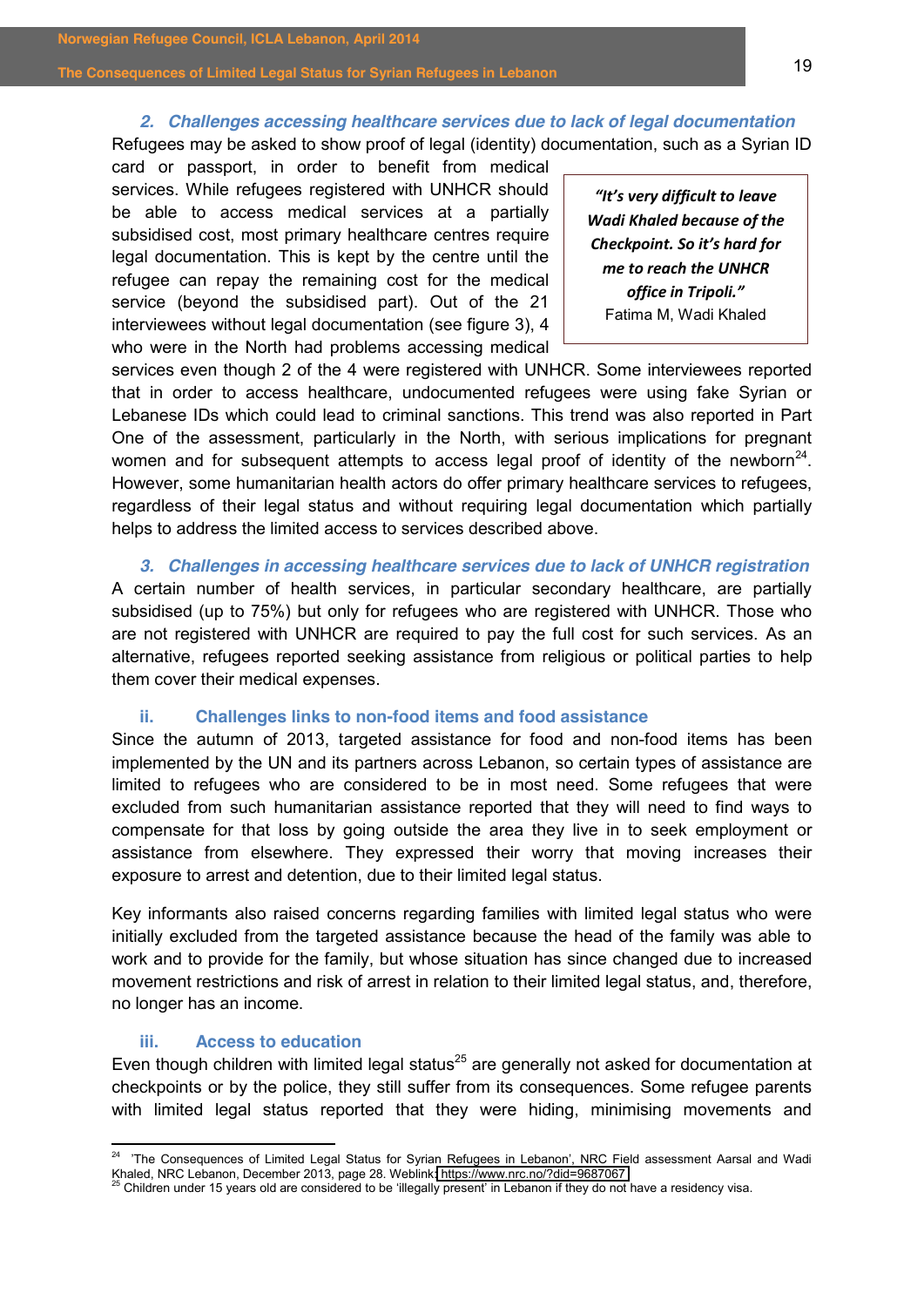sometimes unable to find jobs, which has consequences on their children, including their access to education through enrolment at school. Parents in this situation cannot accompany their children to school, primarily because they cannot afford the transportation and are too afraid to cross checkpoints. Second, when parents have limited work opportunities due to their limited freedom of movement often children will join the labour market to raise the family income.

## **iv. Access to UNHCR registration**

<span id="page-19-0"></span>Most refugees were aware of the importance of registering with UNHCR, which can provide them with access to protection, health care as well as food and non food items through targeted distribution. 83% of the individually interviewed refugees with limited legal status were able to register with UNHCR, though 17% reported that they were not, or not yet, registered. 60% of the unregistered reported that they were planning to register and either had an appointment or intended to request one. The rest reported not being able to do so for several reasons with 38% stating that it was due to fear of movement, including fear of arrest at official checkpoints or by armed groups while trying to reach the UNHCR registration centres.

While legal stay is not a requirement for UNHCR registration, accessing the UNHCR registration centres in Zahle and Tripoli was reported to be a challenge for those with limited legal status who feared crossing checkpoints. Some refugees reported that while they had proof of legal stay when they first approached UNHCR for registration, it had since expired and they had not been able to renew it. Refugees who were initially able to move freely to register with UNHCR in the first instance now may be unable to move and access UNHCR registration sites in order to renew their registration certificate.

## <span id="page-19-1"></span>**D. Exposure to abuse and exploitation**

Interviewed refugees with limited legal status highlighted another challenge that they face in their daily life: exposure to abuse and exploitation.

Refugees with limited legal status reported experiencing exploitation when it came to renting apartments, tents or seeking other forms of shelter. Reportedly, landlords rented their properties to refugees with limited legal status without a tenancy agreement and evicted them when they got a tenant that would pay more. In other cases, neighbours reportedly harassed refugees by

*"The neighbours threatened to destroy my son's ID card. They know that it is a weak point for* us refugees."

Ali H, 19 years old, Minieh.

cutting off the water supply from their flats or attacking them in their tents at night. In such cases refugees reported the extreme vulnerability they face and the particular exposure to exploitation as they were unable to defend themselves or seek redress through the police since they would risk being arrested.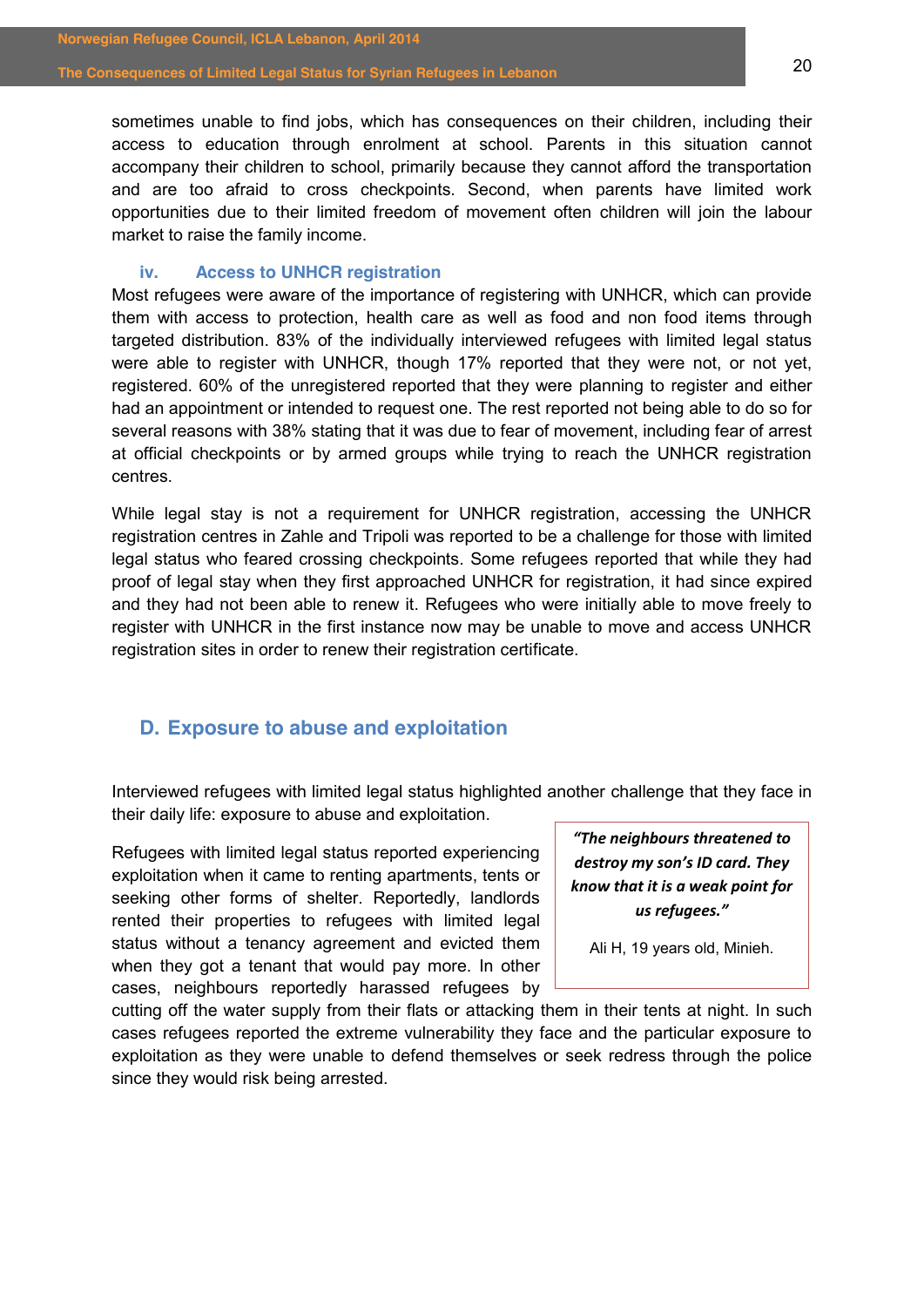Refugees also frequently reported exploitation in the workplace such as men, women and even children with limited legal status receiving extremely low  $pay^{26}$  or not being paid at all and working for long hours. Some reported being physically mistreated.

Exploitation due to limited legal status was mentioned by refugees as a reason for not wanting their legal status to be discussed in a group, as they feared that within the refugee community itself some could take advantage of those who had limited legal status.

## <span id="page-20-0"></span>**E. Coping mechanisms**

In order to address the multiple challenges that refugees face due to their limited legal status, they often adopt coping mechanism, some of which can lead to exposure to new risks. As in Part One<sup>27</sup>, the main coping mechanisms identified in this assessment are as follows:

- returning back to Syria in order to try to re-enter through an official border crossing and get an entry coupon;
- paying high prices for obtaining identity documentation from Syria;
- paying for fake documentation; or
- using other people's documents.

This report highlights that refugees avoid checkpoints by using alternative roads or by paying for higher transportation costs. Some refugees also reported obtaining some forms of documentation issued by municipalities and Lebanese Mukhtars to replace identity documentation for undocumented refugees; though it was reported that this documentation was generally not useful, in particular to cross check-points. Also, as mentioned above, a number of refugees have reported to the NRC ICLA field teams in the Bekaa (not as part of this assessment) that they prioritise the renewal of the residency visa for the main incomeearner in the family, often a male member of the household, leaving other members of the family without legal stay documentation.

In addition to the above, two new coping mechanisms were identified in this assessment:

During the in-depth interviews and focus group discussions, some women with limited legal status reported that their husbands preferred to send them to receive assistance because they were afraid of being arrested at checkpoints. This was particularly the case in areas where it is known that men with limited legal status were more at risk of arrest. Women also reported that on the way to, and at, the distribution sites they were verbally harassed and threatened with sexual assault in return for assistance. Due to their limited legal status, they did not report this harassment to the police for fear of being arrested<sup>28</sup>.

Another coping mechanism was identified during this assessment was in families with limited legal status where parents who feared being arrested if they moved would send their

<sup>&</sup>lt;sup>26</sup> As low as LBP10,000 or USD7 per day.<br><sup>27</sup> 'The Consequences of Limited Legal Status for Syrian Refugees in Lebanon', NRC assessment Aarsal and Wadi Khaled, NRC Lebanon, December 2013, page 27. Weblink:<https://www.nrc.no/?did=9687067><br><sup>28</sup> Human Rights W atch also reported that women do not report incidents to local authorities for several reasons including not

having a valid residency visa <http://www.hrw.org/news/2013/11/26/lebanon-women-refugees-syria-harassed-exploited>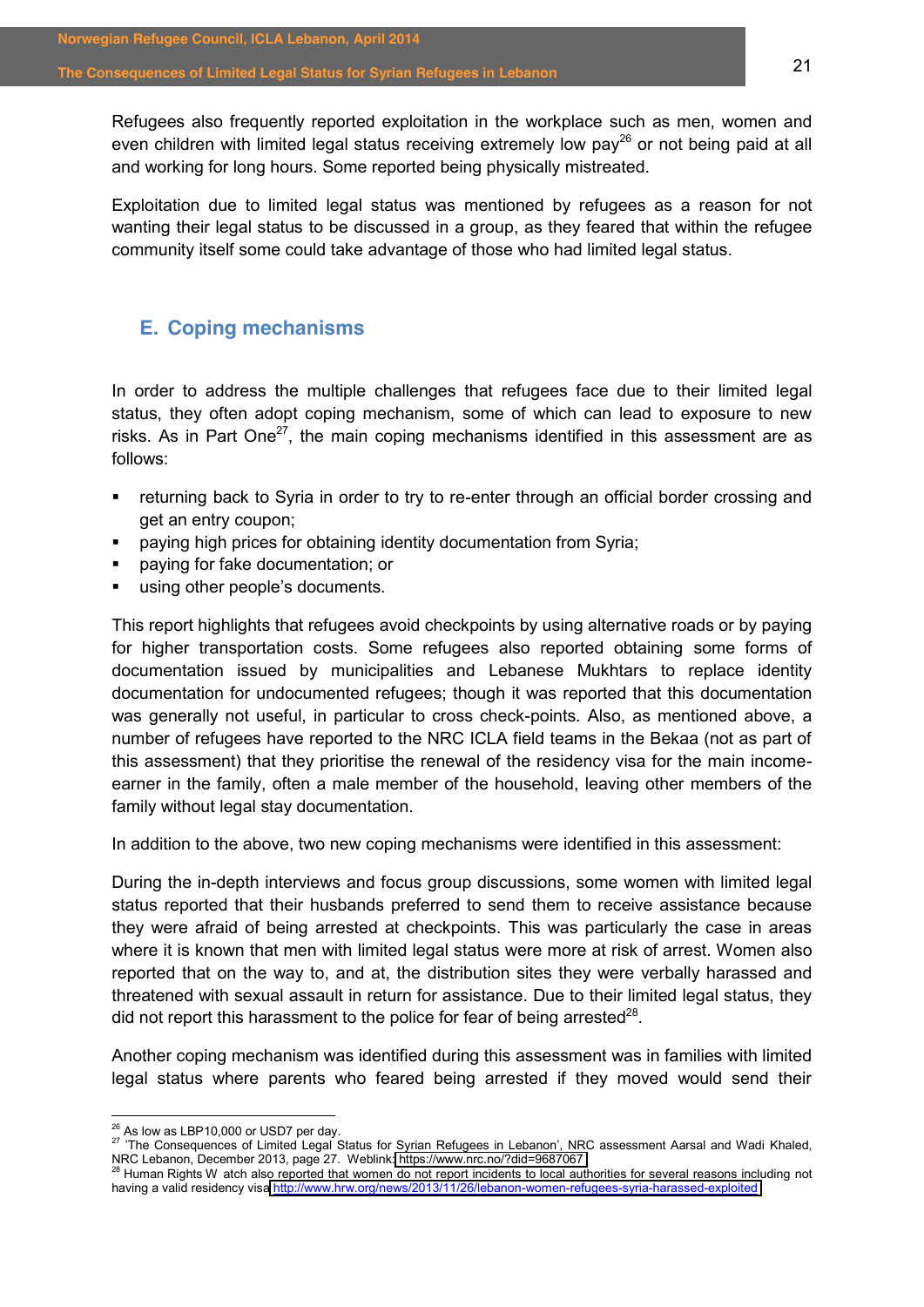children to work instead of them, since they were less likely to be arrested. As a consequence, the children could not attend school and were likely exposed to abuse and exploitation.

## <span id="page-21-0"></span>**7. Conclusion**

As the Syrian conflict enters its fourth year, hundreds of thousands<sup>29</sup> of Syrian refugees in Lebanon are in a situation of limited legal status, as they are considered to be 'illegally present' in the country. With the cost of renewing legal stay disproportionately high and the high number of refugees continuing to enter through unofficial border crossings, this number looks set to continue increasing. This assessment found that many are in this situation because – in an attempt to safely flee Syria - they did not manage to enter Lebanon through an official border crossing. Many others who did manage to enter Lebanon through an official border crossing, and therefore did initially have legal stay in Lebanon, now find themselves in a situation of limited legal status because their legal stay documentation has expired and they cannot afford to renew it. Some who cannot afford the renewal fees have decided to take the risk of returning to Syria and re-enter Lebanon in order to obtain valid legal stay documentation. Others pay for fake documentation or use other people's identity documentation. Even the hundreds of thousands of Syrian refugees in Lebanon who currently do have legal stay are at risk of limited legal status if they cannot renew it once it expires.

Being in a situation of limited legal status has direct negative consequences on Syrian refugees' access to protection and assistance during their stay in Lebanon. This second assessment confirmed findings of NRC's 2013 Part One assessment including the following three main consequences of limited legal status for Syrian refugees: 1) no freedom of movement, 2) restrictions on access to healthcare services, and 3) challenges registering with UNHCR. Fear of crossing checkpoints without proof of legal stay emerged as the main reason that refugees restrict their movements to the confines of where they live, or go to often expensive lengths to avoid crossing them. For those with limited legal status, the main challenge in accessing healthcare was fear of crossing checkpoints, whereas for refugees with legal stay documentation, the cost of the service featured as a much bigger obstacle to accessing healthcare services.

Limited legal status also opens refugees up to increased risks of abuse and exploitation, decreasing their ability to seek redress and access justice. In addition, coping mechanisms adopted by refugees to deal with their situation of limited legal status exposes them to new risks and increases their vulnerability. The newly identified coping mechanisms included children working instead of parents who have no freedom of movement and women increasing their movements while men - who were more likely to be arrested  $-$  decrease their movements. While this is done so the family can access assistance, it also exposes women to risks of sexual harassment and exploitation.

<sup>&</sup>lt;sup>29</sup> According to UNHCR recent planning figures, it is estimated that by the end of 2014 over 800,000 Syrian refugees will be in a situation of limited legal status in Lebanon.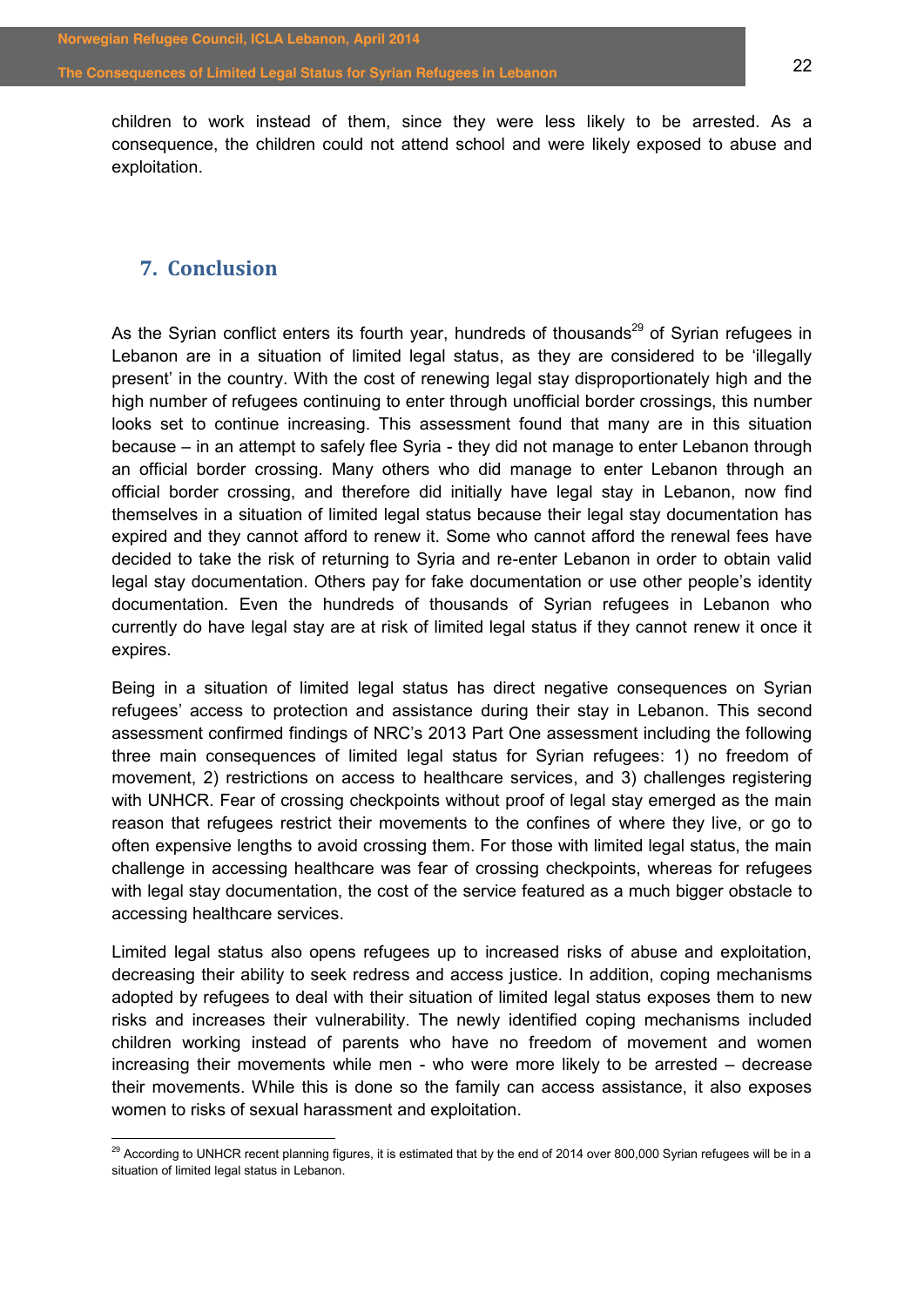Consequently, for Syrian refugees in Lebanon many serious problems emerge as a consequence of having limited legal status. As the numbers of Syrian refugees in Lebanon is likely to increase and those who are already here are likely to stay for longer than was anticipated, the need to resolve the legal status challenges for refugees is urgent.